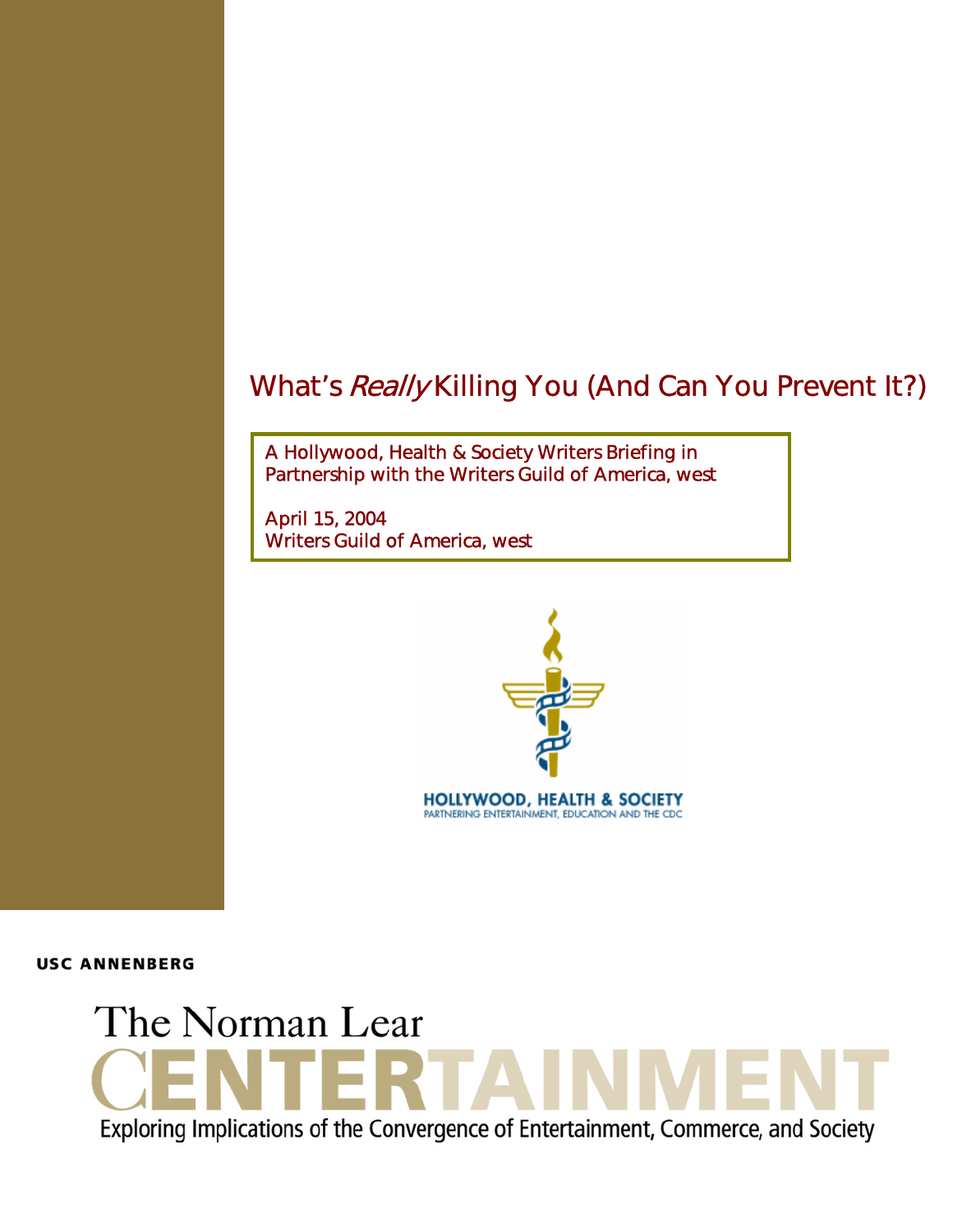This writers briefing, convened by the Writers Guild of America, west and the USC Annenberg Norman Lear Center's Hollywood, Health & Society project, brought together a panel of health experts to discuss real threats to the health of Americans, steps to take to prevent them and the role of the entertainment industry.

## Writers Guild of America, west

The WGAw, led by Victoria Riskin, represents writers in the motion picture, broadcast, cable and new technologies industries. The Writers Guild of America is the sole collective bargaining representative for writers in the motion picture, broadcast, cable, interactive and new media industries. It has numerous affiliation agreements with other U.S. and international writing organizations and is in the forefront of the debates concerning economic and creative rights for writers. Visit the Web site at [www.wga.org.](http://www.wga.org/)

## Hollywood, Health & **Society**

Hollywood, Health & Society is a project at the Norman Lear Center that provides entertainment industry professionals with accurate and timely information for health storylines. Funded by the [Centers for Disease](http://www.cdc.gov/)  [Control and Prevention](http://www.cdc.gov/)

(CDC), the project recognizes the profound impact that entertainment media have on individual behavior. The Lear Center helps the CDC supply writers and producers of all types of entertainment content with accurate health information through individual briefings, special seminars and expert consultation. Visit the Web site at

[www.entertainment.usc/hhs](http://www.entertainment.usc/hhs).

## The Norman Lear Center

The Norman Lear Center is a multidisciplinary research center that explores the implications of the convergence of entertainment, commerce and society. From its base in the USC Annenberg School for Communication, the Lear Center builds bridges between faculty who study aspects of entertainment, media and culture. Beyond campus, it bridges the gap between the entertainment industry and academia, and between them and the public. Through scholarship and research; fellows, conferences, events and publications; and in its attempts to illuminate and repair the world, the Lear Center works to be at the forefront of discussion and practice in the field. For more information, please visit [www.learcenter.org.](http://www.learcenter.org/)

**The Writers Guild** of America, west



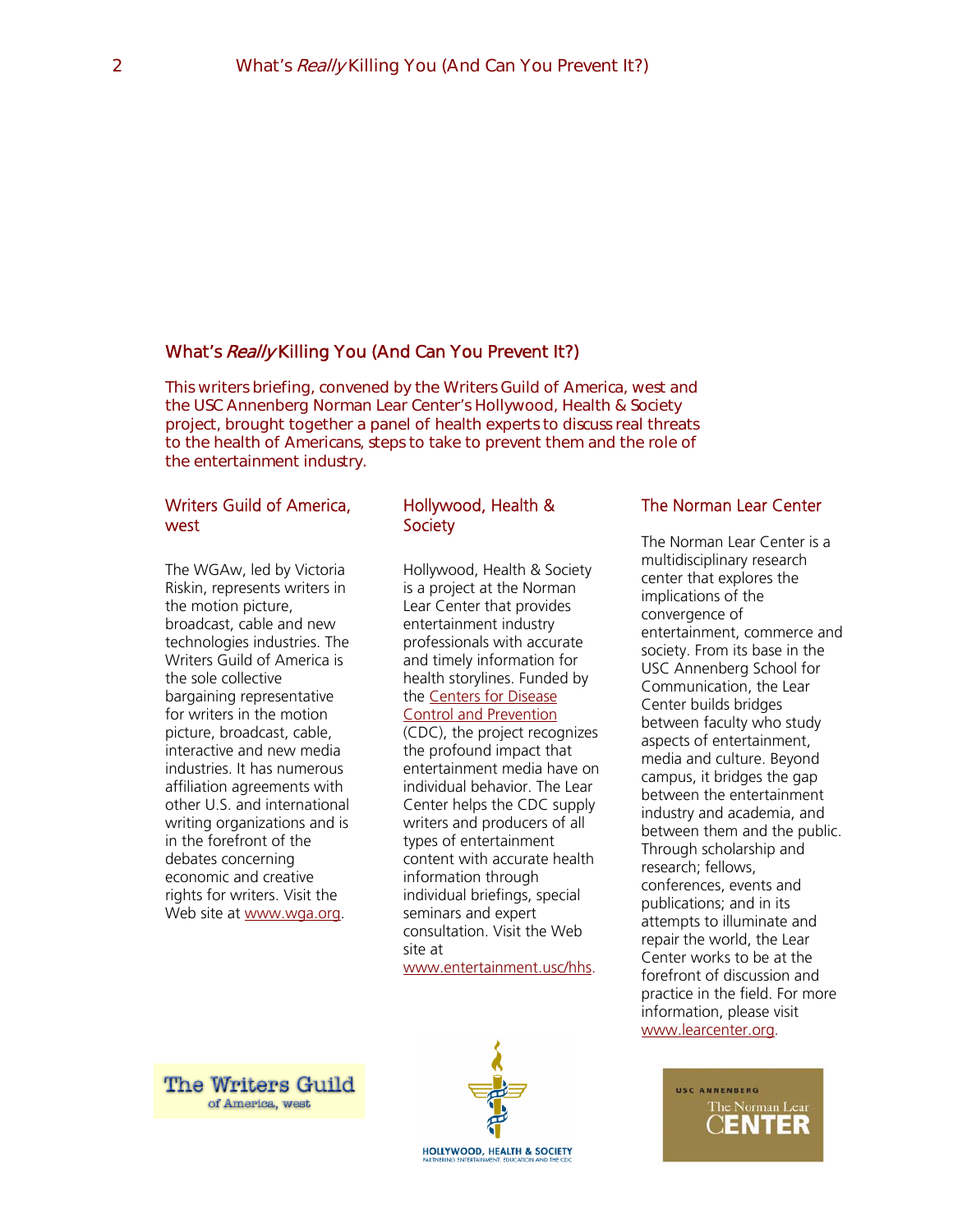- Dr. Neal Baer: Thanks for coming tonight. It's my pleasure to introduce Judith Light, who is a phenomenal actor, and I should know because she's appeared on my show, Law & Order: Special Victims Unit, as a very tough ADA and has really been involved in very many difficult ethical dilemmas. But she doesn't just play them, and she plays them quite well. She plays ethical dilemmas beautifully in the play, *Wit*, which actually I saw and she was brilliant in. And as Ryan White's mother in one of the first movies about HIV and AIDS, about a young boy who was a hemophiliac who contracted AIDS from the blood that was given to him for his hemophilia. She has been on *One Life* to Live, Who's the Boss, of course, and in terms of ethical dilemmas, she knows ethics quite well because in the Hollywood community, she is one of the most well-known actors who gives her time and energy to very important causes, particularly HIV and AIDS, and she's been an advisor to the CDC, so she acts as an actor but also as a citizen in bringing these important issues to the public. So it's my pleasure to introduce the wonderful Judith Light.
- Judith Light: Thank you. Thank you, Neal. That was very lovely. It's very generous, and I'm very honored to be here this evening and to be a new member of the Advisory Board of Hollywood, Health & Society. And this is a program that brings two things that are very close to my heart together, and that's entertainment and health.

As an actress, I have always believed that television can be a powerful medium. It entertains and inspires, it amuses, but it also informs. And television can inform people about issues that have a powerful effect on their own health and the health of their families and their friends.

Tonight's panel will address the true killer diseases, those that unfortunately most of us have had some experience with in our lives cancer, heart disease, diabetes and stroke. These are among some of the worst plagues of our day. And while we generally consider them to be diseases that affect older people, they are increasingly afflicting our youth.

I don't know if you know this, but until recently, Type 2 diabetes was referred to as adult onset diabetes, but many children are getting the disease, and so many that that term no longer applies. Obesity, high blood pressure, high cholesterol and heart disease are also on the rise among children and teens.

Now, this panel will help to explain why these diseases disable and kill so many millions of people, young and old, in America and across the world. They will help to clarify some of the mixed messages we receive about these conditions: How much do genetics play a role? How much is it lifestyle? To what extent are these diseases related to what or how much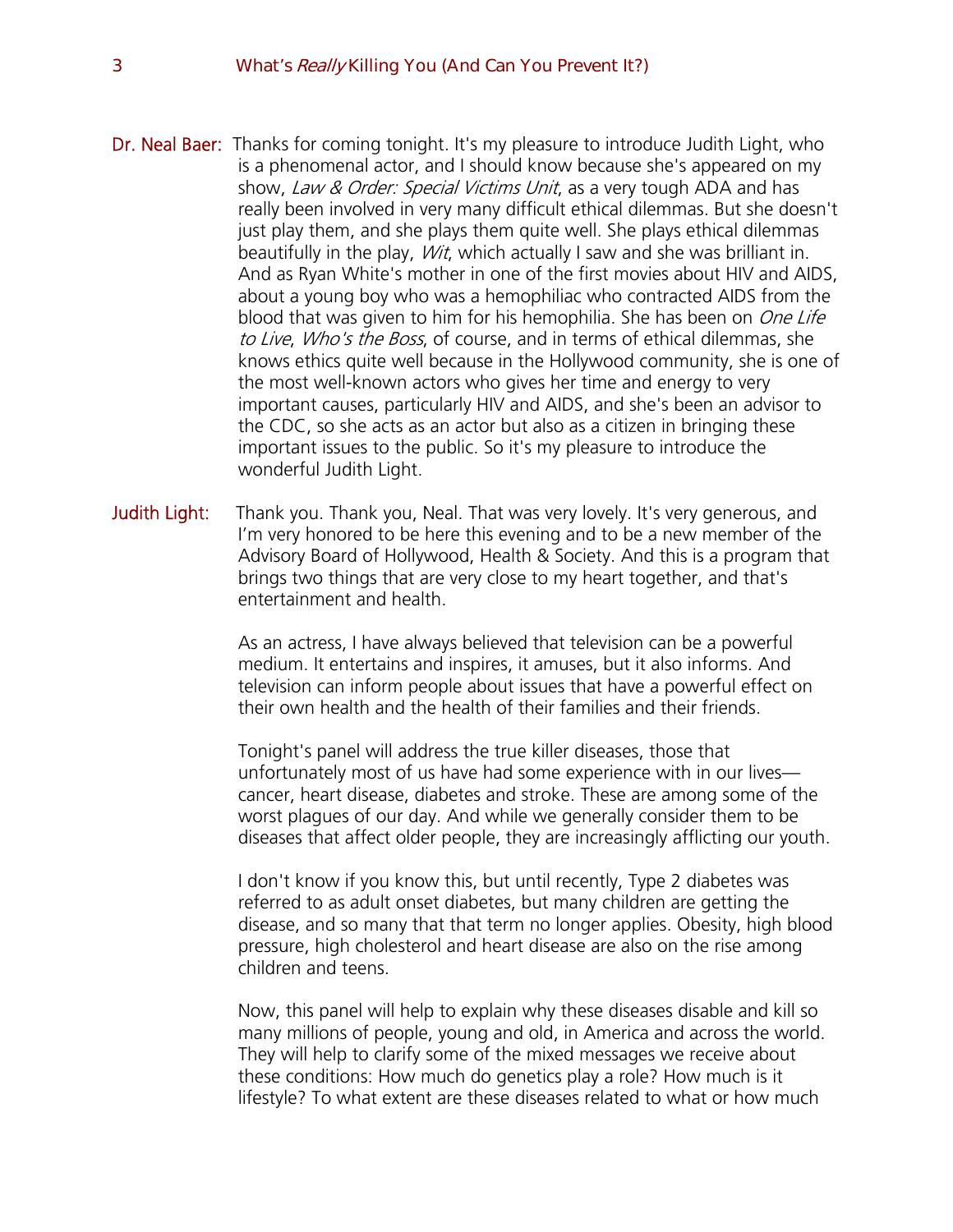we eat or drink or whether we smoke? Or is the real problem that we are increasingly inactive—driving to work, taking an elevator to our office, sitting at a desk all day? Do we live in a sedentary, fast-food world where despite all good intentions, it is nearly impossible to stay healthy, particularly if you don't have the luxuries of money or time?

In addition to addressing why, these wonderful experts who've joined us tonight will also discuss what we can do to help address these important public health problems. By we, I mean we as individuals responsible for our own health, we as parents, we as health-givers, we as caregivers, we as community members and we as people involved in an industry that creates what millions of Americans watch and learn on television every day.

We can all do something. You've already done something by coming here this evening. I do hope that you will take some of these ideas with you when you leave, and I hope these ideas will find their way into your storytelling. Thank you very, very much for being here.

I'm sorry, but I have to leave early, but I feel very comfortable leaving early because I am leaving you in the hands of Neal Baer, who is a wonderful moderator. So have a good evening, and thank you again for coming.

**Baer:** So on the way here tonight, we were shooting a scene, six judges playing poker, and our ADA had to get an exhumation order. And one of the producers called and said, "Oh, could they please smoke cigars, at least two of them?" And I said, "No, they cannot." And they said, "Buddy, you know, that's poker." And I said, "No." I said, "I'll look like an idiot in front of all of my physician friends. They cannot smoke cigars, not on my show." So, you are sending a health message, and it comes through in various ways every day, and it happened to come through this way for me.

> Now, as writers, we make choices every day, as I just said, in terms of the kind of message that we portray on television. And chronic diseases, including heart disease, cancer, diabetes and stroke account for 70 percent of the deaths every year in the U.S., so it's something that all of us can relate to in some way or the other.

> So we're very lucky tonight to have this panel of people who will talk about their areas of expertise, and we'll have them speak fairly briefly and then we'll ask some questions and then also open it up to you to please ask questions and think in terms of the stories that you as writers would like to tell.

> I'll introduce each panelist, and then they'll speak briefly, and then I'll move to the next one and introduce them in order as they're sitting.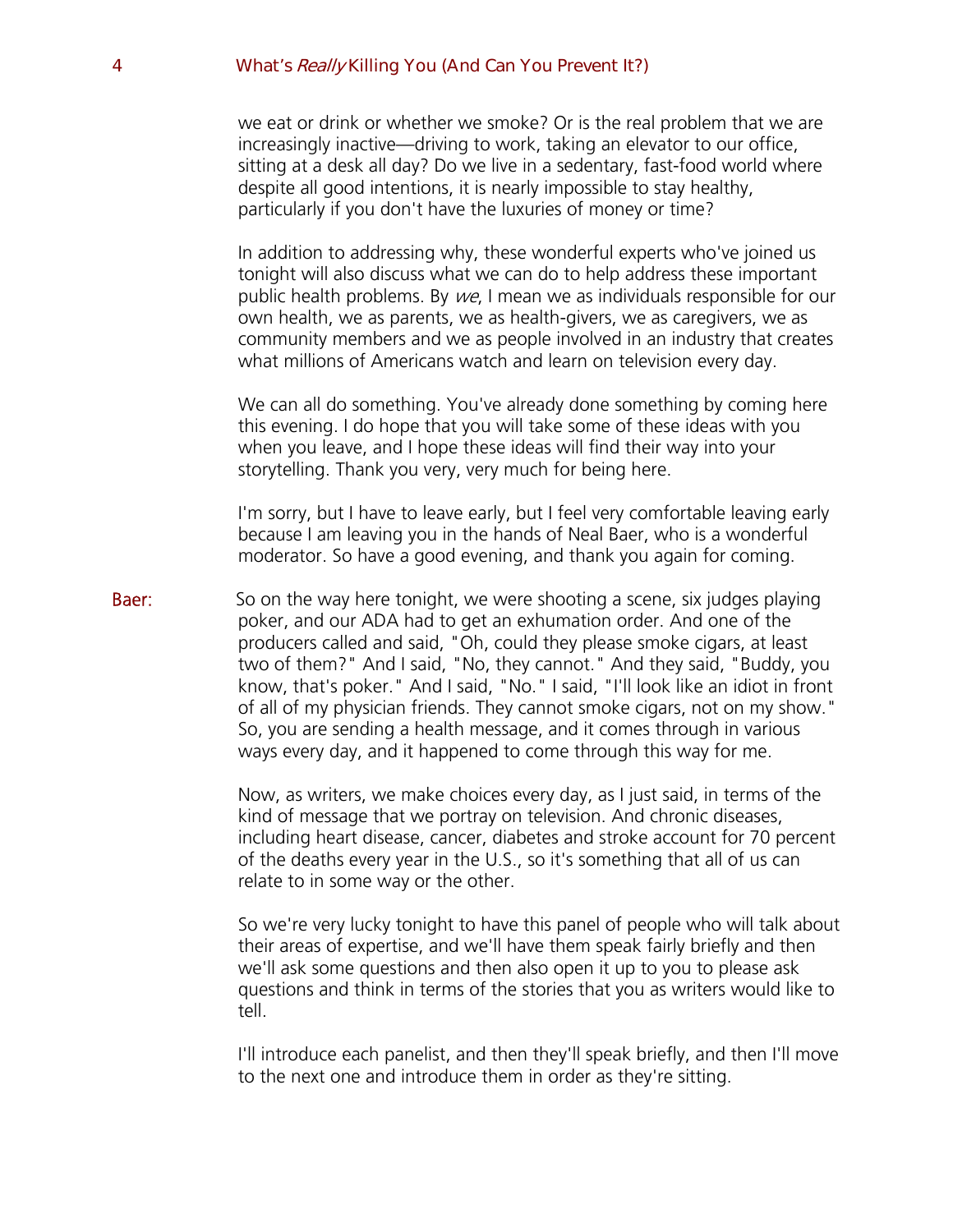To my left is Diana Bonta, who's an RN and has a doctorate in public health. And you've probably been watching everything that everyone's been eating, right? I'm always nervous when I—even though I'm a pediatrician, I'm always nervous to be around these experts in nutrition and things because I always feel like they're looking at what we eat, but that's good. She is a recognized leader with over 20 years of successful business development and strategic marketing experience in the public health sector and the first Latino director of the California Department of Health Services until 2004, and she's concerned about many topics, including smoking, tobacco use, nutrition. And she will be speaking about those issues right now. Thank you.

## Dr. Diana Bonta: Great. Thank you, Neal.

I'll put a disclaimer to all of that, which is how do we have populations that are healthier? And that's really what public health should be all about. If you're going to wait for government to assume all of that responsibility, you'll wait forever because there's no way possible that government can really step in into all of these facets. And the public is not going to believe government in getting on the bully pulpit about all of these issues, so we have to find other ways to approach it.

That doesn't mean that the California Department of Health Services isn't a resource for you as writers and producers. I brought lots of publications, whether it's on breast and cervical cancer or it's on asthma or it's on hepatitis C. Go on to our Web site, [www.dhs.ca.gov,](http://www.dhs.ca.gov/) and those reports are there and you can download them.

But I think what I want to say this evening is we really need a better strategy to get across healthy behavior, and that's part of what I'm looking for from this partnership with Hollywood, Health & Society, to really open doors with you so that we can be here as experts, not just today but on an ongoing basis, to really talk about how you can involve some of this material into scripts, into ideas, into concepts that you as the creative force can put out in front of people.

Let me just end by saying that there is a great opportunity for us in the California Department of Health Services to fund some projects, and one of the ones I think that was extremely good—it was featured in the Los Angeles Times—was one in which schoolchildren had exposure to fruits and vegetables because of the fact that the department funded for excess supplies of fruit and produce to go to the schools. The original intent was thought to have more of these healthy items for children to eat. But the teachers were also given curricula in ideas and concepts so that they could incorporate this into every facet of the learning experience. So you can count asparagus. You can talk about what it—the history of some of our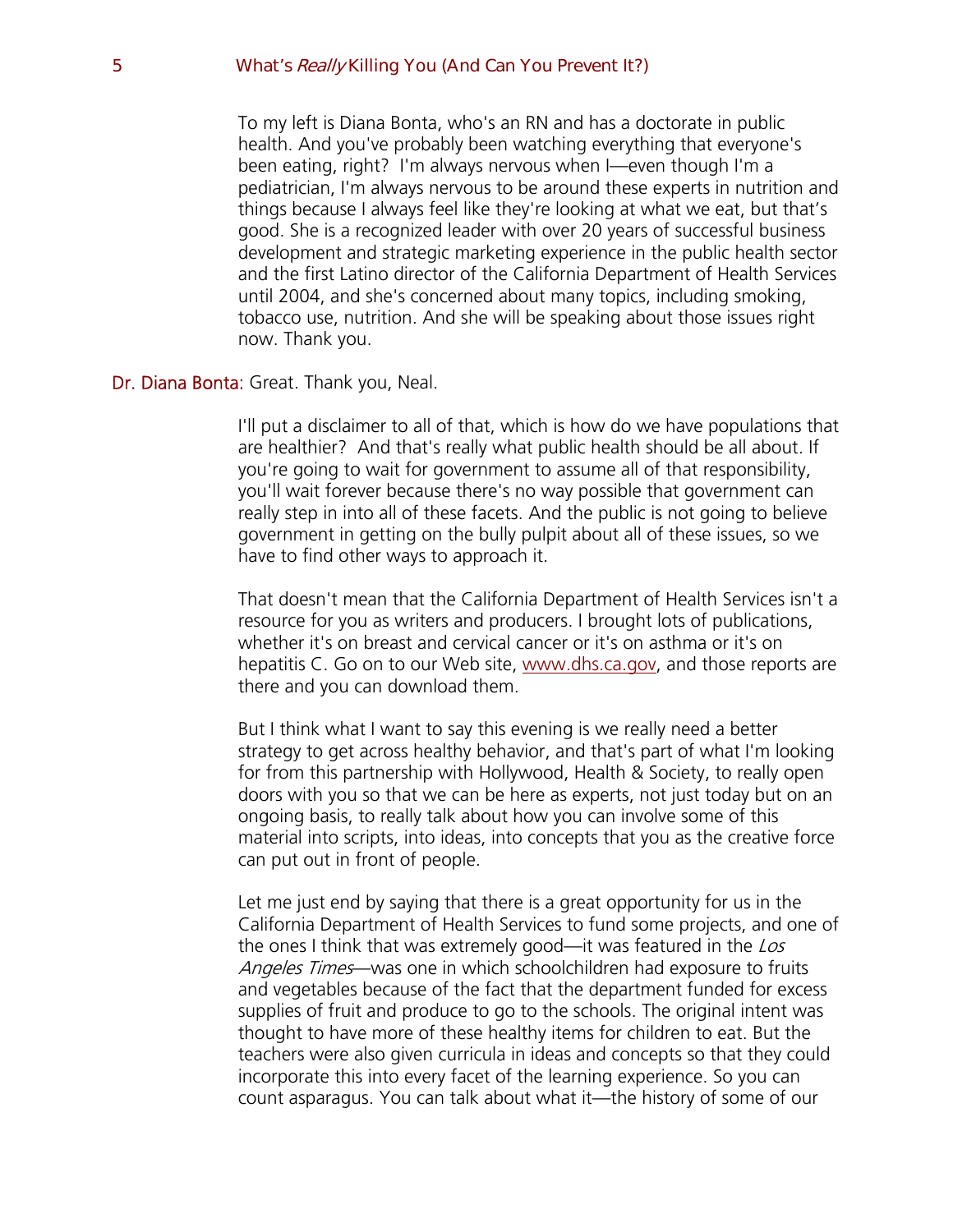crops here in California—and you can incorporate just almost every facet into this learning experience. We need to think more creatively this way.

Thank you.

- **Baer:** Thanks. Let me ask you one—I'll ask each of the panelists a question before we move on about their area of expertise. And so for Dr. Bonta, I want to ask her to speak briefly about chronic disease and issues of access in terms of people of color. Is this really a problem, and how could writers address this issue?
- **Bonta:** I think it's a tremendous problem. We continue to see cancer, heart disease and stroke as the leading causes of death in the United States and California as well. We've made significant strides, I think, particularly in the area with tobacco use. Certainly, we are the leaders here in California of decreasing the consumption of tobacco products. You know, my favorite thing is when you're on an airline and sometimes the flight attendant will say, "We're going to be landing in California. Remember, it's the California smoke-free zone." And it truly is, but that came about with a tremendous amount of community intervention, and just the fact, Neal, that you did think about not including that scene with the cigar smoking, we've come a long way. It will take that kind of leadership.

Disproportionately, people of color are facing these issues, and they're facing the issues because frequently they do not have the healthcare providers, so they're not having entry into the healthcare system, where some of these health messages can be imparted together with them. Certainly, many times there is a family history of heart disease, stroke, cancer, and so the prevention kinds of activities and their basic kinds of information—I know you'll be hearing more from some of the panel members about that—they mean a tremendous difference for an individual, certainly in their longevity and certainly in the quality of life.

So as a Latino myself, I've seen this in terms of my own family members in which so many of them really didn't understand until too late in their lives that they could've had a difference in their quality of life, particularly in their older years, if they had, in fact, known about some of the things that they could've done in eating healthier diets and certainly in exercising, just the kinds of things that all of us have been preached to, but it hasn't really had an impact. So we're looking for ways in which to communicate that in a much more forceful manner.

**Baer:** So one last quick question. As a writer, what health topic do you think is most important to you to get out to the public?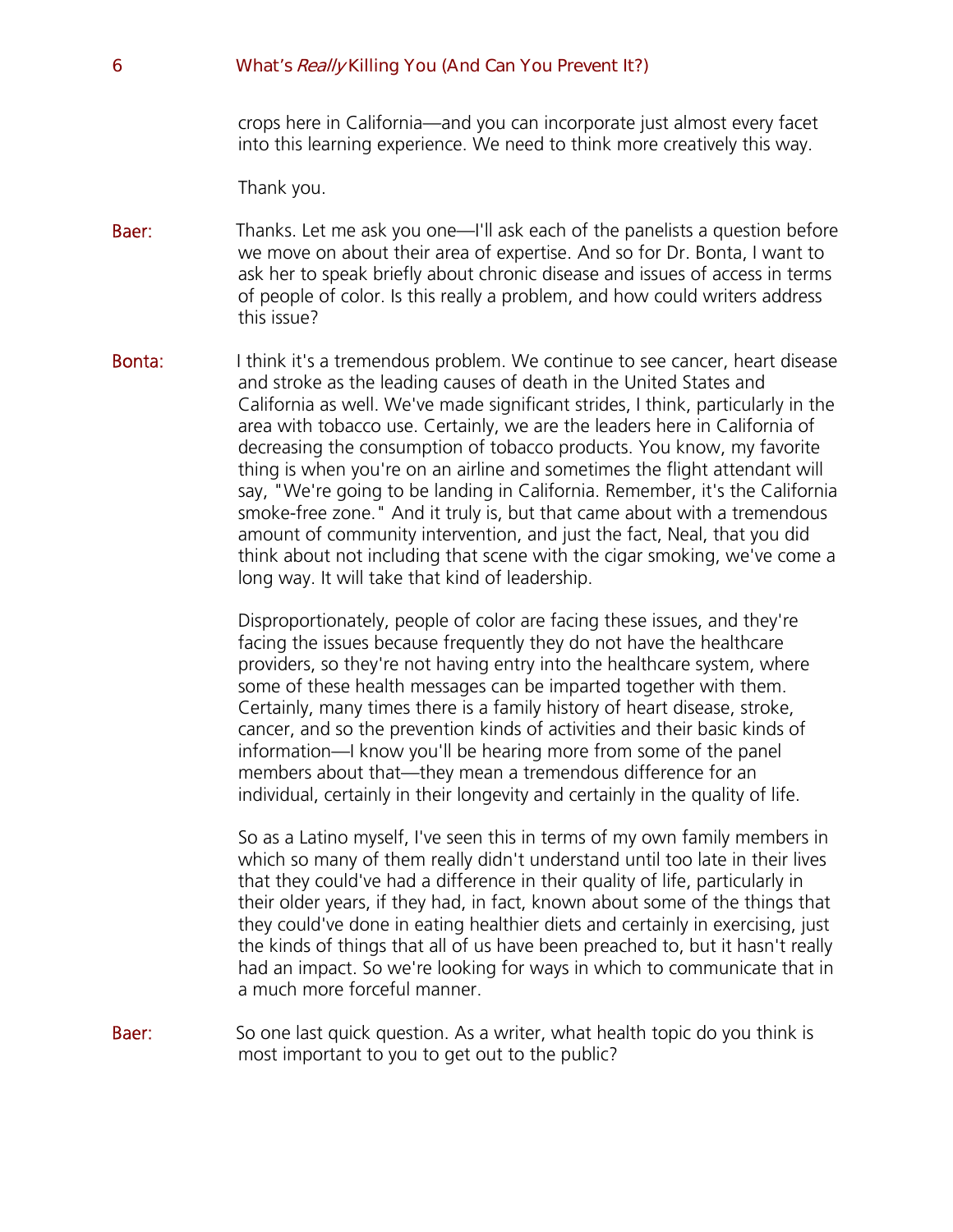Bonta: God, there are so many. I think I've started to see a lot of programming that has been dealing with women's healthcare issues, but I think that there are still a lot of opportunities that we can present information in that area, so I would like to see more emphasis on that, whether it's on breast and cervical cancer, certainly the prevention aspects, the early diagnosis and treatment.

> I have had more time now. I've been catching up and you realize that you postpone things. You become too busy. I think some of those messages, whether it's on the daytime soap operas, dramas, comedies, that it can be incorporated, and so I'd like to see that, particularly because women frequently are the gatekeepers and the entry for family members, and particularly, in communities of color, where what they say and the scheduling that they do for their children and their spouses and others in their lives can make a significant difference. So I would put that as one of my first priorities.

- **Baer:** Our next panelist is Dr. Francine Kaufman, who is the past president of the American Diabetes Association and professor of pediatrics at USC and since 1998 has been the head of the Center for Diabetes, Endocrinology and Metabolism at Children's Hospital, Los Angeles, and I bet the only panelist here tonight whom I've called at three in the morning. And why is that? Because when I was a resident, I would have to call her when she was the attending, and I was admitting children who were in ketoacidosis who were very sick, and I have to say if my child, my 13-year-old, had Type 2 or Type 1 diabetes, I would want Fran Kaufman to take care of my child. That's how much I think of her. She is an excellent doctor, and she has traveled around the world, gives a great lecture about diabetes in Mongolia, too. So I wanted to introduce you to Francine Kaufman.
- Dr. Francine Kaufman: Thank you, Neal. I'm so mad at you for those three o'clock phone calls!

It's really an honor to be here, and I think, from my perspective, I'm, at some level, the grunt on the ground. I am the person in a room with a child and their family informing them of a disastrous illness, trying to figure out a way to care for them through that disastrous illness and to try to help them get back to health, both as the individual child and, of course, what that means in the context of their family and their community.

To me, the biggest health crisis right now is the explosion of childhood obesity and the consequences of that phenomenon. We've seen a threefold increase in overweight children, and we're not just talking about a little bit overweight. I just finished clinic this afternoon, and we see 300- 400-pound adolescents who are having trouble sleeping because they don't breathe, they have high blood pressure, they have cholesterol levels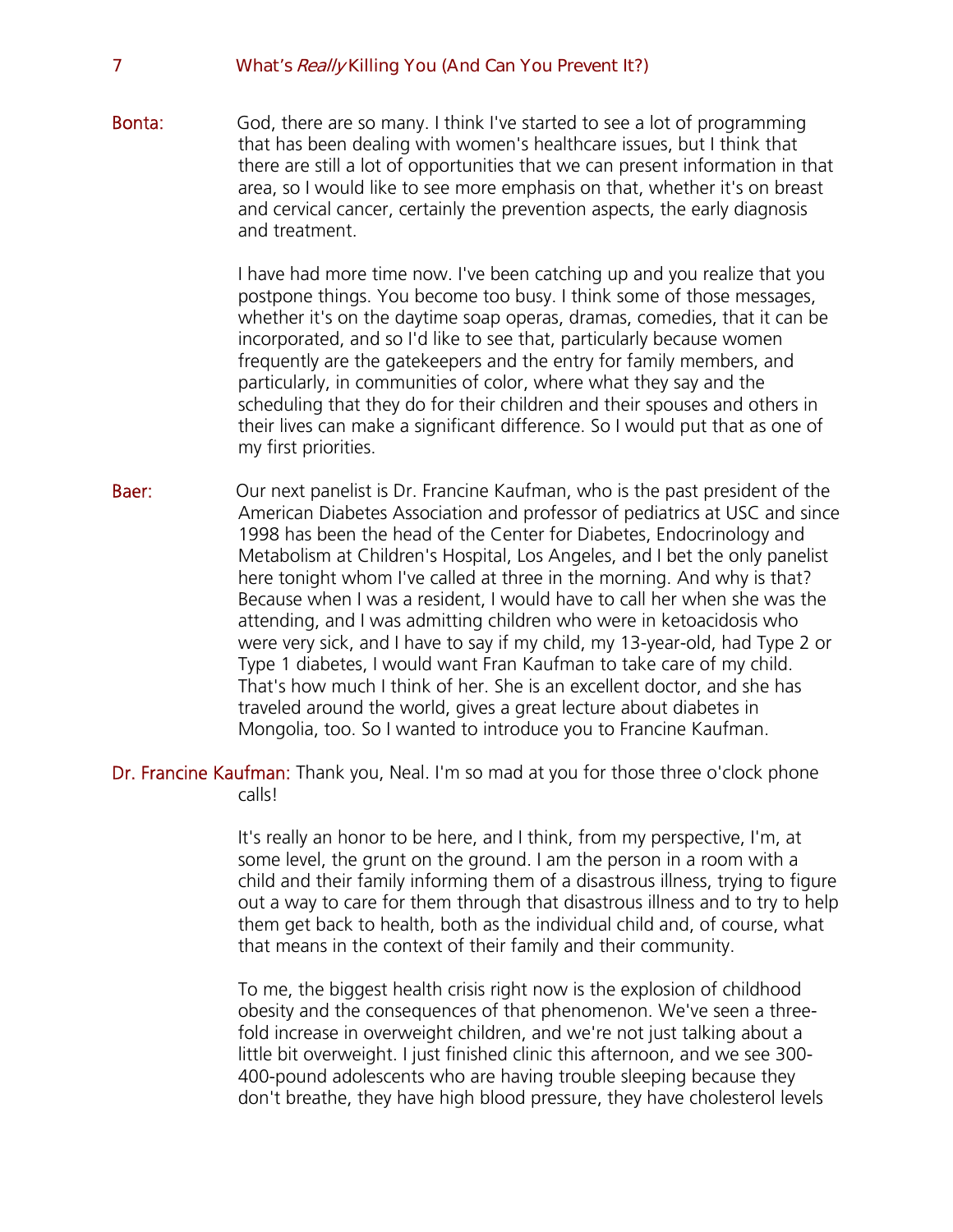that are the 400s and they have diabetes. They have adult diabetes that used to never occur in children, and we've had to rename it Type 2 diabetes. When we find one of these children, they're often sick for quite some time because it is not still in our consciousness and the consciousness of the people and their environment, their parents, sometimes even their pediatricians, that these adult problems are beginning in children because of being unfit, because of being sedentary, not having opportunities or partaking inadequate physical activity and because of what they eat.

There's a tendency—and it's a very scary tendency—to blame the victim, to say that this is a child who somehow has made these choices. And let me beg to tell you that these are not the fault of these children. There's the tremendous force of their genes. One day, we will unfold these genes, we will understand these genes, these genes will be at the essence of who and what we are as human beings. The genes have evolved over the preceding three million years, and for  $40,000$  years, we've taken this human being, and we've made progress as a species on this planet so that we have now an adequate food supply or at least calorie supply, for the most part, and the ability to do almost no physical activity. And these children do almost no physical activity at all. They spend their day on Game Boys,—I'm sure this is the wrong thing to say—watching television, playing computer games and not thinking about the consequences of this. And we have put these children in an environment.

The children I care for at Children's Hospital in Hollywood, where we take from all over the Southern California basin—I can guarantee we take care of the poorest children in this city and state, and we take care of the richest children in the city and state, and those who are impoverished live in neighborhoods where they don't have the ability to make the right choices. And if you could unfold that—when I look at my poorer patients and say these patients don't have a place to play and their schools don't have physical activity and their families don't have money to buy appropriate food items and their neighborhoods don't sell those items and their mothers are out working two jobs and it comes home. We have a program going on my center where we take from the rich and we give to the poor, and we have some of these families help sponsor some of the more indigent families in giving them supplies and access and gym memberships and bikes and everything else.

Let me just tell you one story I think that illustrates what I face and what children across this country and families across this country are facing and what a lot of people don't know about. A couple months ago, I had a patient who was diagnosed with diabetes. She was 17 years old, weighed 280 pounds, went to a high school where there was no physical activity that she could have and lived in a neighborhood where her mother bought her groceries at the convenience store. So when she went through the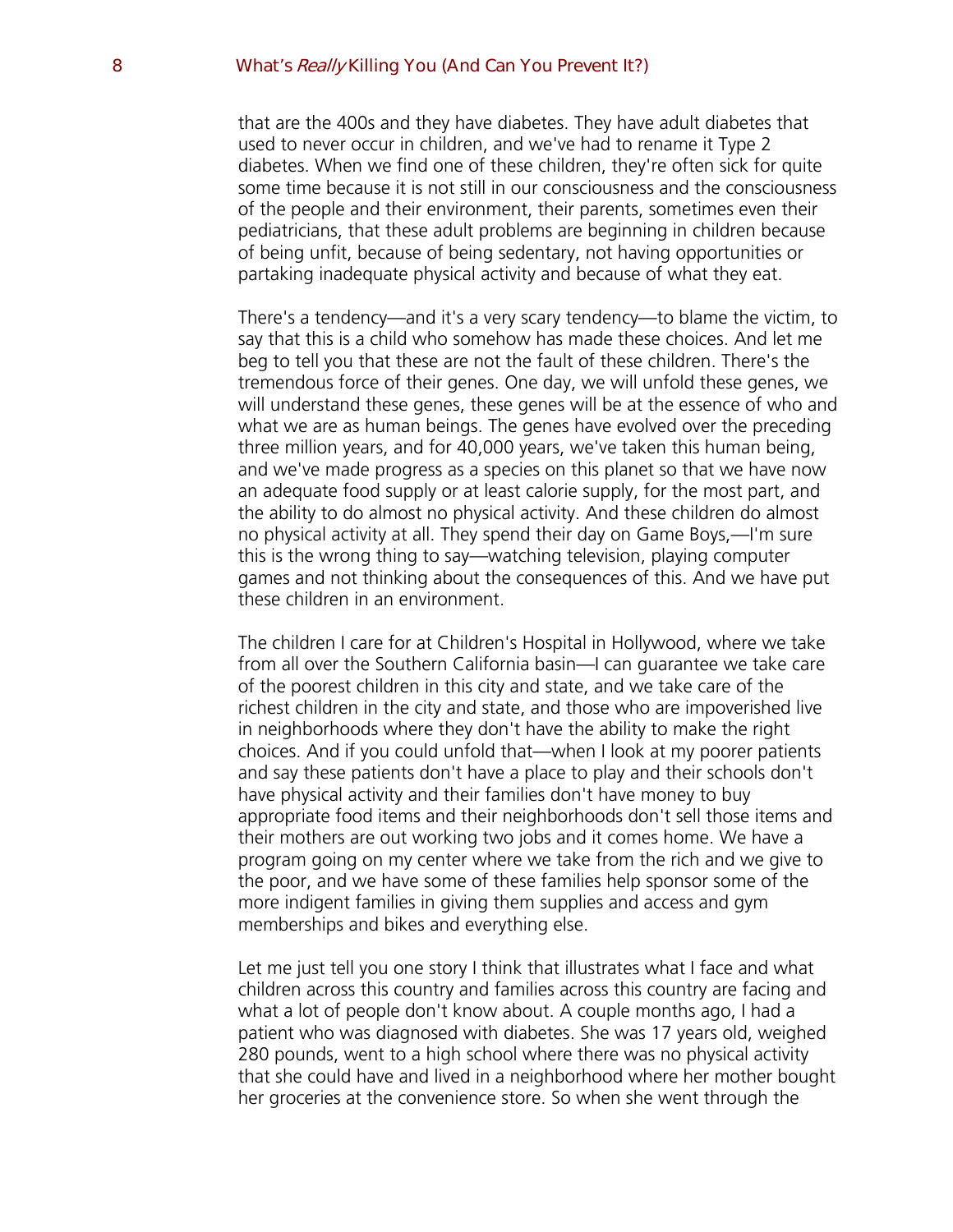liquor and the pork rinds, there were maybe one or two fruits and vegetables worth buying. And she developed diabetes. She came in really quite sick because nobody thought about it. She was having the typical symptoms—waking up at night, urinating, losing weight—that was the good news, losing weight—and not feeling well, and she got sick enough that she was almost in a coma. And these children with this Type 2 diabetes actually turn out to be much sicker than adults. Grandma had diabetes, grandpa had diabetes, the aunts and uncles had diabetes and nobody made the diagnosis. The clinic that she waited forever in line for didn't make the diagnosis until she got too sick because she came to our ER—and Neal knows it, it's a mess to go down there—and a lot of hoopla later, we recovered her.

We put her in the hospital. We taught the family what needed to be done, how they needed to change their lives. And the wonderful grandma, who had a horrible experience with her own diabetes in the healthcare system for so long, kept saying, "Don't listen to them. You know, those doctors. They want to give you all these pills and shots. They don't know what they're talking about."

We finally convinced everybody. She bought into what needed to be done. They changed what they could do, and she wanted to have an exercise program. Well, we were afraid to give her an exercise program in the neighborhood in which she lived. We got her some bus passes so she could go up to Griffith Park and walk around there, and one day, she didn't want to take that bus. She just wanted to walk right where she lived. It was still daylight, and she was the product of a drive-by shooting. Brought to my center in a coma. We recovered her. We had to take out part of her bowel. And this is the kind of thing where we do the best we can.

This is not the choice of many, many, many people who live in Los Angeles and across this country to live this way. They are forced to live this way and we, I think, need to reveal that when we make these messages about "join a gym and eat right," that there's a segment of the population for which that is not a possibility. And I think that would be the most important thing because that would, I think, incentivize people with the opportunity to make the right choices, to hopefully feel guilty if they don't, and to fundamentally start to change the way we live our lives in this country so that good, nutritious food is available for everybody and that's a priority, and activity and good lifestyle habits are available for everybody, and that's a priority.

Thank you.

Baer: Thank you very much. As a writer, I can already think of storylines to do based on what you just said. Let me just ask you one quick question, which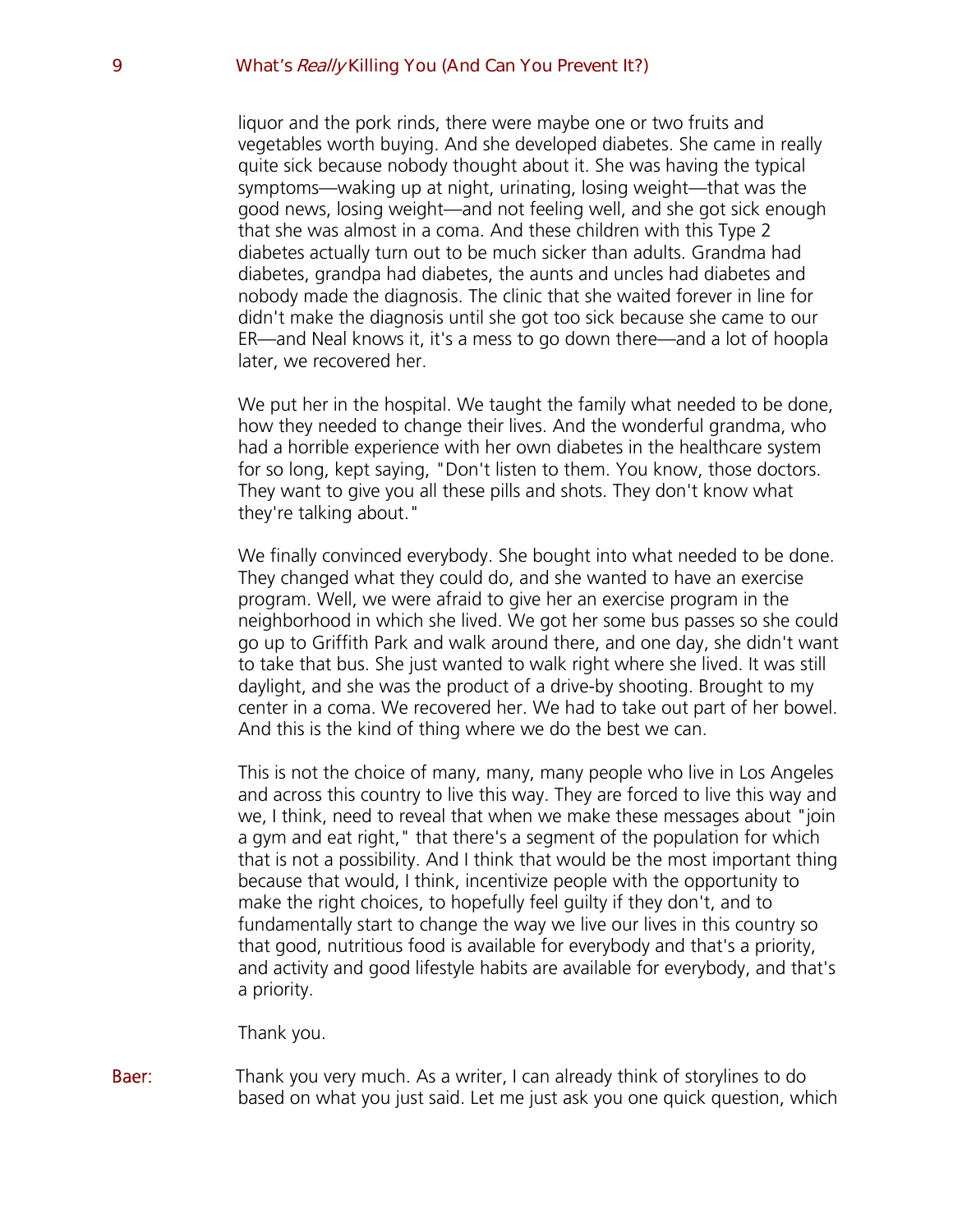would be if you had to, say, advise someone running for president, say like Kerry, what would you say is an important policy that should be instated? What kind of advice would you give to a presidential candidate running that maybe the general audience wouldn't know?

Kaufman: Well, beyond the obvious of universal access to healthcare, some revamping of the healthcare system because it is near collapse. You can come to a place like mine and maybe go to any place else you want to try to find your own doctor on a good day, and we are, I think, pretty near collapse in being able to take care of the American population the way we have it organized. I don't know the answers, Neal, other than I think it's a pretty grave situation.

> I think we have the opportunity. There is certainly a political will around at least improving the environment for children. I don't think people argue that children have made these choices voluntarily and that they are responsible for their healthcare woes.

So what do we do with that? We do that in certainly getting a better program for pregnant women and infants, through daycare, responsible daycare, daycare in which healthy lifestyles are promoted and taught, through school, where I actually happen to be the study chair for a sevenstate NIH study, where we're going to fundamentally look to change 100 schools in middle school compared to a control school to see if we can change the physical activity program, the health programs, change some of the social norms in that school so it is the right thing to have a bottle of water and not a soda and it's the right thing to eat on the national school lunch line the appropriate thing rather than go to the snack line and get the Snickers bars, and maybe change the amount of time in which children have to eat and all the other issues.

I would start there. I would ask responsible people in environments and with the access and through the Academy of Pediatrics and through the American Diabetes Association, for healthcare providers, for nutritionists and for anybody interested to get involved with a local school. Whether your kids are there or not, you go, and you can make a significant difference.

And we have in L.A. County—you've seen we've banned sodas; we've got some other big issues. My colleague down at the end is in large part responsible. Diana's been, in large part, responsible for having a political will to make a difference in schools. So maybe if you want to show that there's changing environment around school, that families can support this, and that there are positive steps being made, maybe that would help incentivize other areas in which things don't have as much movement.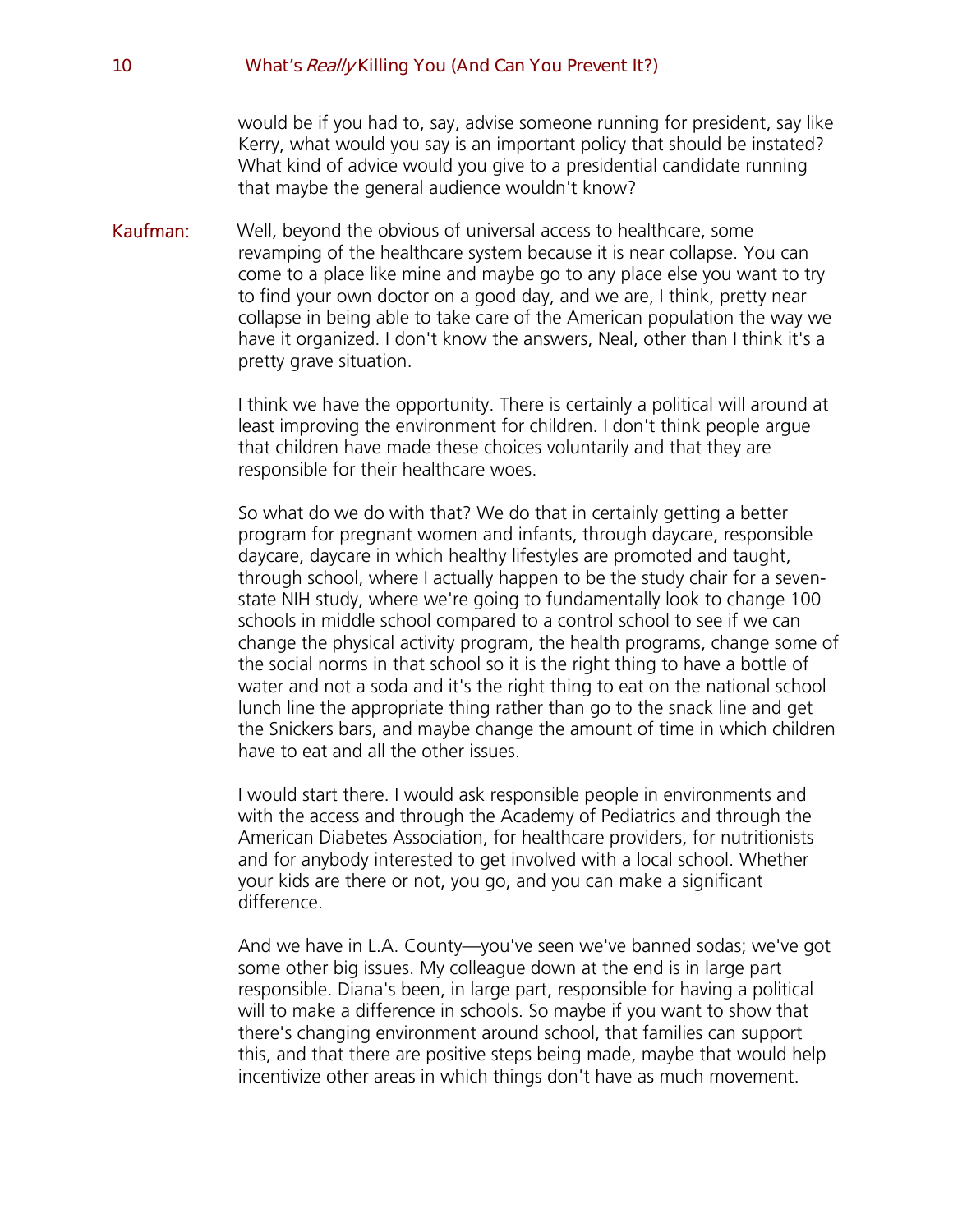- **Baer:** Thank you very much. Moving on to Dr. Kelly Brownell, who is the professor and chair of psychology at Yale University, where he's also professor of epidemiology and public health and the director of the Yale Center for Eating and Weight Disorders. He is the author of Food Fight: The Inside Story of the Food Industry; America's Obesity Crisis and What We Can Do About It, written in 2003. He will speak to us about what we can and can't do about these issues.
- Dr. Kelly Brownell: Thank you very much. It's a pleasure to be here, and I'm delighted all of you are interested in the topic and I think you'll find a lot of links between what Francine just said and what I'll have to say, too.

I'd like to talk about the national obesity crisis and who's responsible for it. Today, when people talk about the obesity crisis, there are a lot of different contributing factors, physical inactivity and diet at the broadest level, but then what drives the declining physical activity and the poor diet in the United States? Very interesting.

I've been saying for about 15 years now that Americans are exposed to a toxic food environment, and toxic is a strong word, but I think it's quite defensible given how sick the population has become. It's especially toxic for children.

It's very interesting to look at the responsible parties for this, and when one does that, the food industry, of course, comes to mind, and I'd like to talk about the food industry for a moment, certainly not the only contributor to the problem. There are many—declining physical activities in schools would just be one example. There are many contributors, and the food industry is not the only one, but certainly they are one.

At this moment in history, we are writing the country's policy in how to interact with the food industry around the obesity crisis. The food industry wants to be involved. They use language of collaboration, involvement of stakeholders and the like in order to be involved in decisions that are being made today on national nutrition policy. One could say that this makes perfect sense. After all, who knows more about food? Or one could say this is akin to inviting the tobacco companies to Washington to decide how to deal with cigarette policy.

So we have to ask ourselves as a nation, "Can the food industry be trusted?" It's quite interesting when one looks at parallels between the tobacco history and the food history. A very interesting book to read by David Kessler is called A Question of Intent. David was the commissioner of the Food and Drug Administration and was very serious about taking on the tobacco industry and talked about the strategies the tobacco industry used in fighting off public health advocates trying to do something about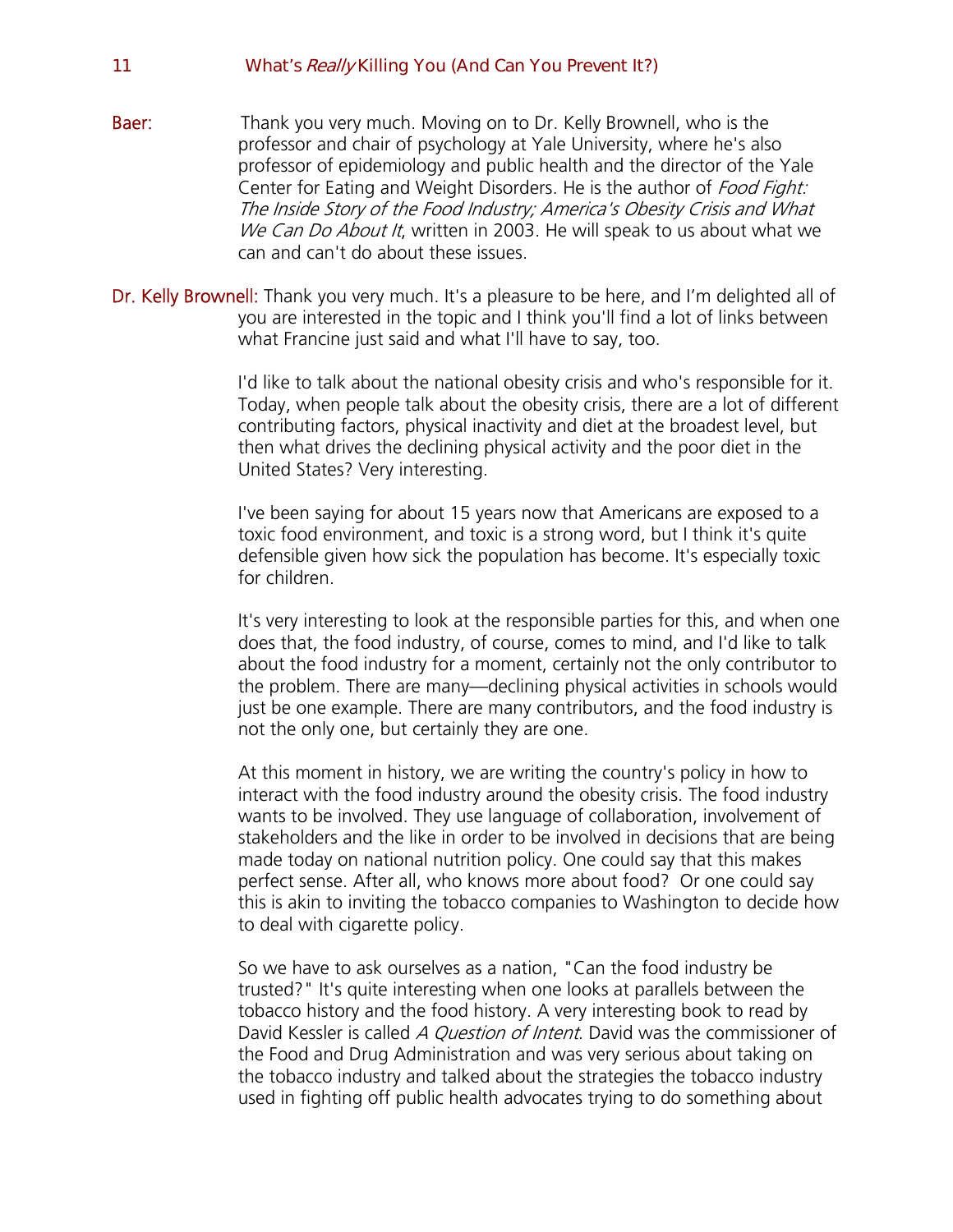tobacco. And he said the industry had a playbook or a script, and every lawyer, every public relations person, every scientist paid by the industry and, of course, every industry person themselves, followed the script to the word.

Does the food industry have a script? They do—has five essential components. First is the focus on individual responsibility. And like Dr. Kaufman said, this is not an issue of personal responsibility. The personal responsibility has essentially been overwhelmed by this toxic environment. The industry says things like, "Nobody is to blame. This is a blame game. Pointing fingers doesn't make any sense." And, essentially, that argues for the status quo, and it is blaming the victim.

Second is freedom in choice. The industry says we provide choices for people. This is all part of freedom that's inherent in American values, and if people abuse our products, it's not our fault.

Third is they either buy off or attack their critics. Now, there are a number of scientists in my field who are getting paid heavy amounts by the food industry and then basically say nice things about them in the press, and then when that doesn't work, they attack the critics by calling them the food police, food fascists or the like.

I got an interesting letter, anonymous letter, the other day that said, "Mind your own damned business. You can't tell us what to eat. A pox on your house." I don't know how many of you had a pox on your house, but…

Number four is to focus the attention on physical activity. If I today decided I was going to study physical activity rather than food, the food industry would be lined up at my door writing checks for my research because, of course, nothing would please them more than to blame physical activity rather than food. In fact, both are important.

And, finally, is the age-old doctrine espoused by the food industry and part of the nutrition establishment that there are no good and no bad foods. This has some utility when you're talking about individual counseling with people, but to declare that all foods are not either good or bad means all foods are the same, and broccoli is the same as hot dogs, and oranges are the same as pork chops and let us do our business as usual.

In fact, the food industry has to sell calories. In order to sustain the food industry with the number of calories it produces per day, people have to overeat, and declining weight in the population means people will be consuming fewer calories and that means less money for the food industry, plain and simple. They can say that they can retool to offer healthy foods,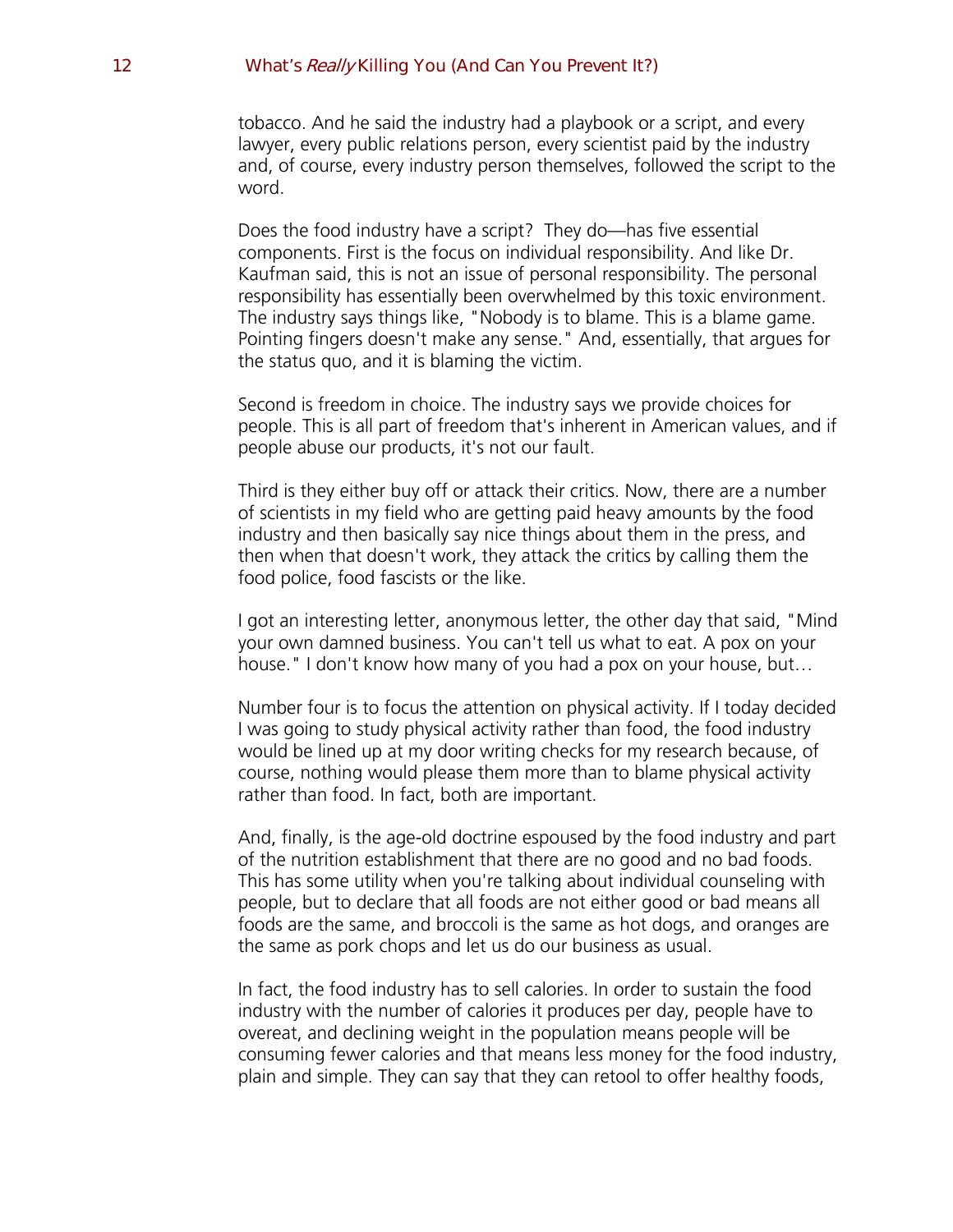and to some extent, they can, but they're still in a big bind because they have to sell fewer calories.

So with this script then, can we trust the food industry and should they be invited in the national nutrition policy? I'll give you several anecdotes that make me wonder about that.

There's very clear evidence showing that soft drinks are linked to increasing prevalence in childhood obesity. Best study on this was done by researchers at the Harvard Medical School, who conveyed in their paper very conclusively that the more soft drinks kids are drinking, the more likely they are to be overweight. If you go to the National Soft Drink Association Web site today, it will say that soft drinks do not cause pediatric obesity, do not replace other nutrients in the diet and do not cause tooth decay, contrary to both common sense and science, so, in essence, they're lying. You could say that this is an honest dispute about the science, or you can say they're a bunch of lying scoundrels and you can obviously see which side I'm on.

McDonald's has made several announcements lately. They're going to scale back super-sizing, and announced yesterday McDonald's Happy Meal for adults that has a pedometer and salads and the like. These are good and, I think, should be celebrated. But several years ago, McDonald's got a lot of public relations mileage out of announcing they were going to change the cooking oil that they used to fry their fried foods. They've since reneged on that and are still using trans-fatty-acid-laden oils to cook their foods. So can you trust them? Well, yes and no. They're sort of on both sides of the fence.

Another interesting anecdote about this was about the Olive Garden restaurant became concerned that people were asking for water too much and were not ordering beverages they had to pay for, so they went into a program with Coca-Cola called "H2-No." The wait staff were trained to encourage people to buy pay beverages and the number of people who bought pay beverages went way up. The program worked. Well, these pay beverages, except for the diet sodas, tend to have calories. So in essence, these two parts of the food industry conspired to get people to not drink water at the restaurant. Example after example of this sort of thing.

Another very interesting example of whether the industry can be trusted is how they deal with food advertising directed at children. The average American child sees 10,000 food advertisements just on television per year, and if you compare what that would mean if you're a parent, and let's say you're a parent and you ate every meal of the year with your child, you can deliver your most persuasive message as a parent, you do that every meal of the year, that's 1,000 exposures for you, 10,000 for them. And as a parent, who don't you have? You don't have Sponge Bob, do you? You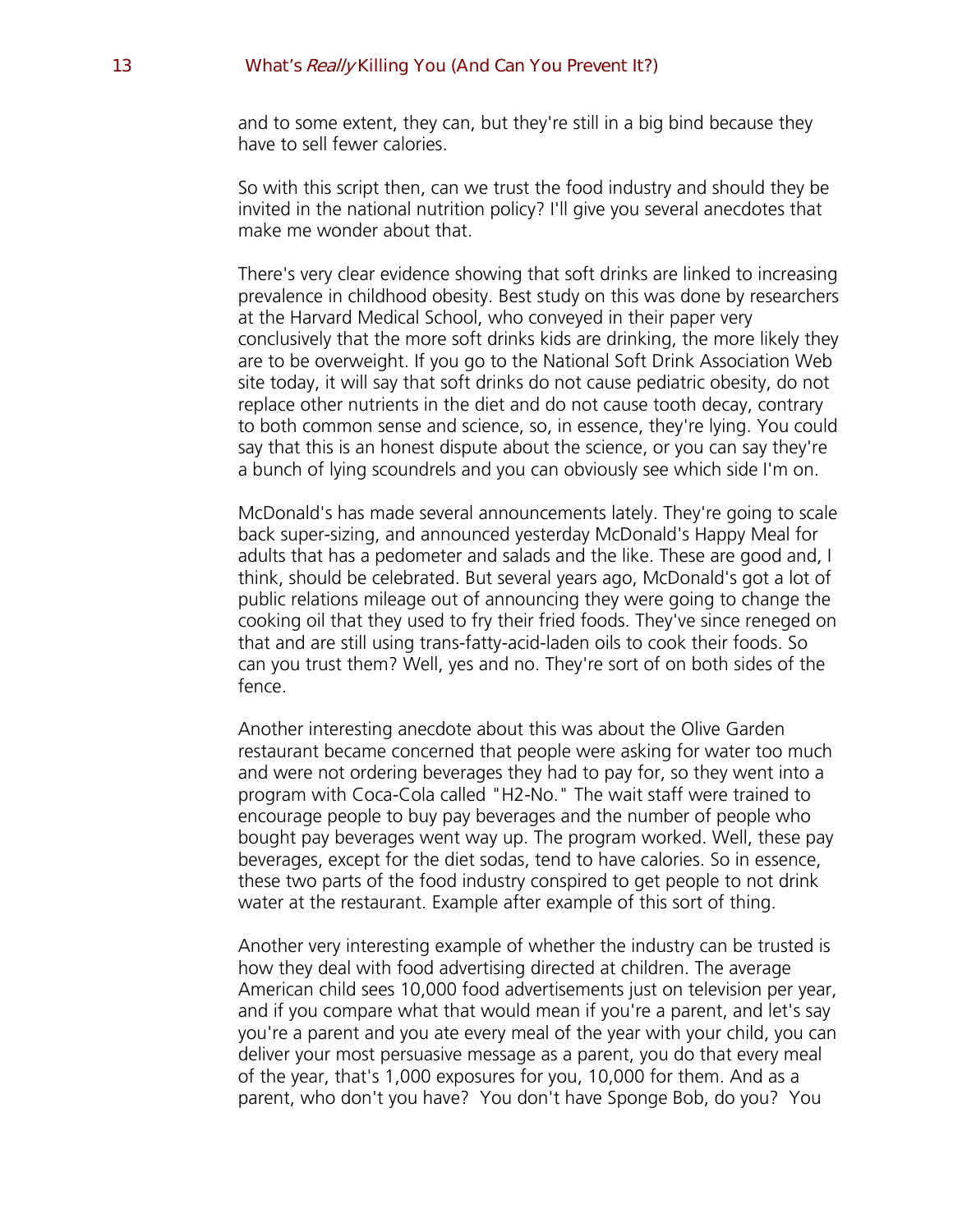don't have Winnie the Pooh. You don't have all the Disney characters. You don't have animation. You don't have music. You don't have Shaquille O'Neal because Burger King has him. You don't have Beyonce Knowles because Pepsi has her. And the list goes on and on. So it's not much of a fair contest, and it's easy to see how our kids are being poisoned by the unhealthy foods that they have access to.

So what does the industry say about this? They say we're doing selfregulation. They have a group, internal group, that's supposed to screen these advertisements that, as far as I can tell, is completely ineffective. You just have to watch children's television and see what the ads are proposing and you get a sense of what's going on.

Another clear example of this is the industry's claim that all the food advertising only persuades kids to buy one brand over another and doesn't really affect their overall consumption of sugar-coated cereals, of soft drinks, of candy, of fast foods and the like. Again, this defies both science and common sense.

And the final example here is when sugarcoated cereals are sold on television and they're called, "Part of this nutritious breakfast." I was on a panel the other day with a spokesperson from the Grocery Manufactures of America and he said, "This is something very good the industry is doing because we're trying to convince kids that they need to have the juice and the milk and the other things as part of the breakfast." Well, two scientists who flanked this person on the panel said, "Well, I'm sorry, except the science shows that kids code this message to mean that that cereal is good for them," so this is having a paradoxically negative effect. So I asked the grocery manufacturer's person, "Are you going to stop citing this as an example of something beneficial you're doing for children?" And he said, "Well, I'll have to read the papers and we'll see." Well, we will. We will see.

One final point I'd like to make is it's very interesting to see whether the victories against obesity will come from the top down or emanate from the bottom up. There's very little happening in Washington now to help deal with the obesity issue, and one of the reasons is that government policy is completely indistinguishable from that of the food industry. If I read quotes to you from our Surgeon General, from Tommy Thompson, the Secretary of Health and Human Services and then I showed you on the other side of the page quotes from leaders in the food industry, there is absolutely no difference. Individual responsibility. Exercise is the key. Freedom and choice are the key issues. The script is being read by both parties. In contrast, what is happening that's quite exciting are grassroots victories. Los Angeles getting rid of the soft drink was a grassroots victory of monumental magnitude, and these things can become contagious and spread to other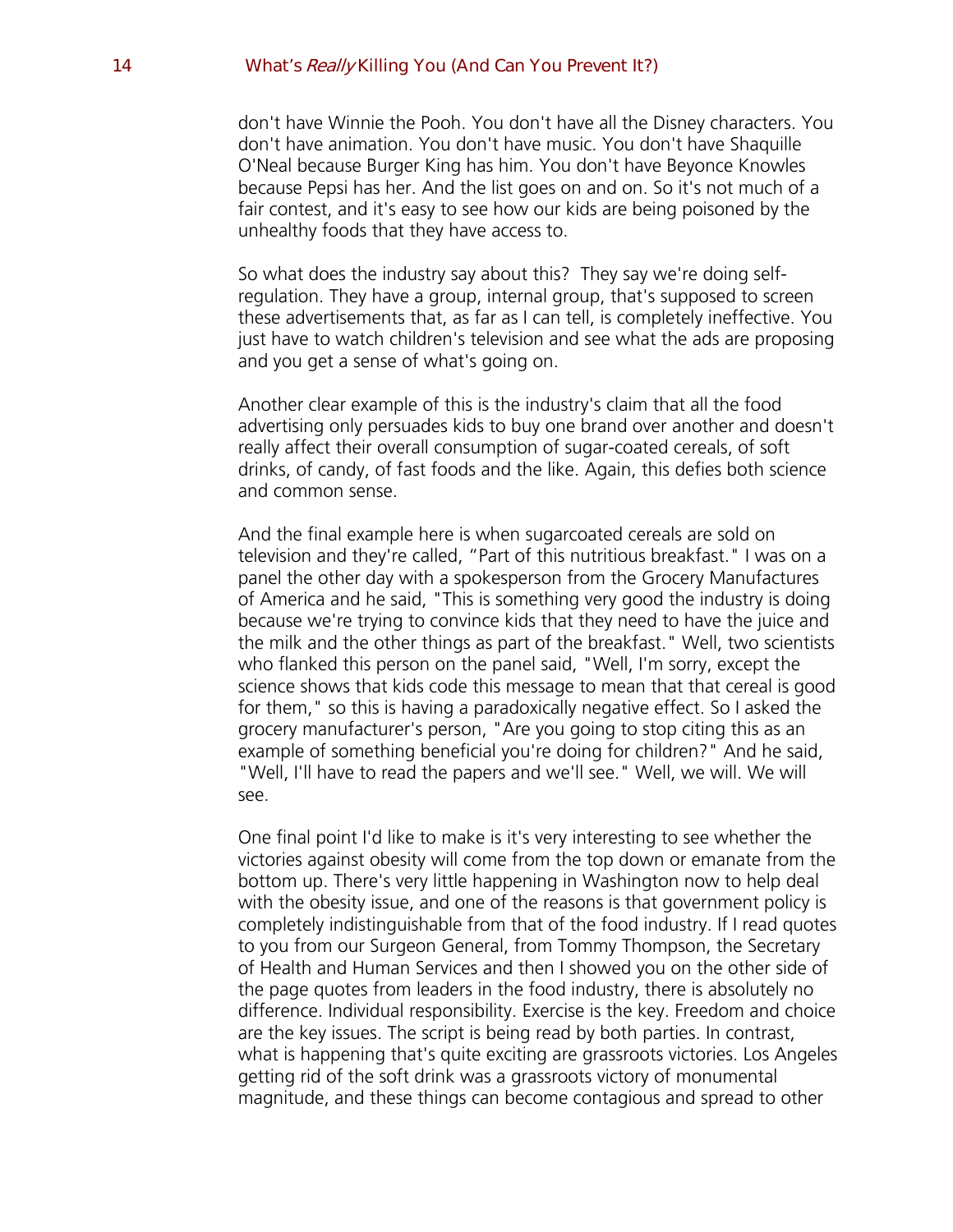parts of the country. These are very exciting. State legislators wanting to require calorie labeling on restaurant menus would be another example of grassroots things that we hope can become contagious.

I think this is a series of victories that will be won from the bottom up, and it will get to the point, as happened with tobacco, that the federal government can no longer ignore public pressure to take on the food industry, corral them and get them to get to serve healthy products and stop marketing the unhealthy products in such an overwhelming way. We cannot let the food industry do a few superficial things, like, say, McDonald's says they're going to stop super-sizing, meaning they go from seven to six ounces with their French fries—the original was 2.5 ounces and then to let them use that to buy immunity from criticism for the hundreds of millions of dollars they're using to promote the unhealthy products.

So I think if we are going to trust the food industry, they have to prove it. Some of the biggest food companies are owned by tobacco. They share public relations firms, law firms and the like, and so they have to prove to us that they can be trustworthy and I don't think yet they have. So they need to be removed from the decision-making table until they begin behaving better.

I will stop there. Thank you very much.

- Baer: Thank you. I'll ask you one quick question because you raise this conundrum for writers who—unless you write for pay cable—write for programs with advertisements, as you said, that are counter to what one is writing. It kind of reminds me of when I was at Children's Hospital and there was a McDonald's there. It's just one of those conundrums of life. So how do you think TV writers can they address this? How can they address this issue when advertisers are paying for what they do? I don't think that we have to worry about being censored per se, but can you say very briefly, how you think writers should address this issue of obesity and the food industry?
- **Brownell:** Well, two ideas. One is that I think if the writers and the people producing the shows can work with their sponsors to promote healthier products, then I think something positive can be done.

For example, Nickelodeon is now putting pressure on some of their sponsors to offer up more healthy products with their advertising on the shows. I think that's quite a healthy move, and if this can happen more, that would be good. And to the extent writers can help lobby for that kind of thing, it would be great, especially in children's television.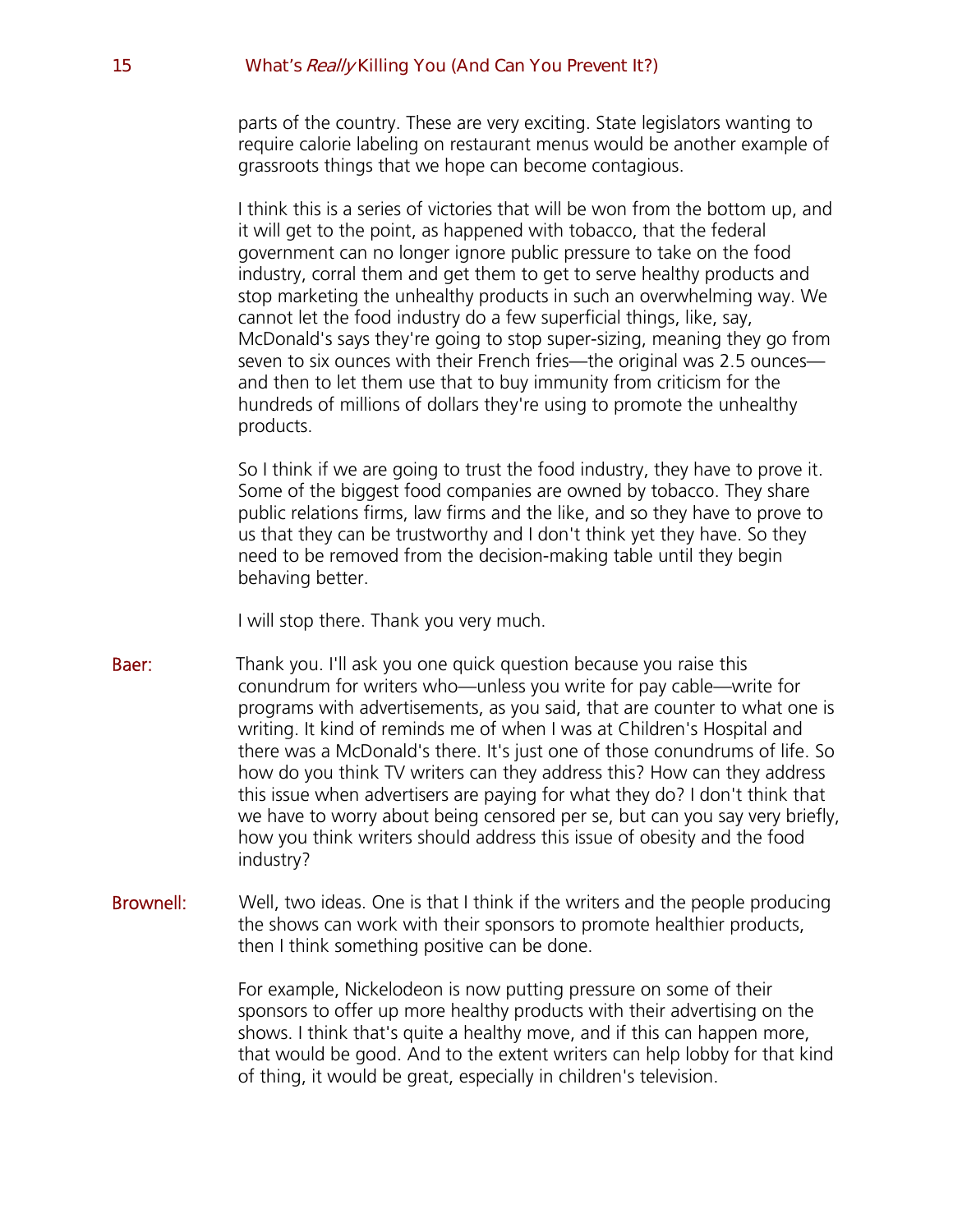And then the other thing, as I said, one thing that's very exciting are these grassroots victories, and I could easily see making heroes of parents, local parents, who work with the PTAs to help get rid of the soft drinks in the schools, for example, work with schools to provide more physical education in the schools. These would be examples. Those are the heroes in the fight against obesity, and there are everyday moms and dads who are working to protect their children from toxic influences, and I think there could be some very persuasive stories crafted around this theme that could then make these victories contagious in a positive way.

- Baer: You'll have to tell David Kelly for *Boston Public*, and it certainly would be an interesting debate on a show like that or any number of sitcoms that one could work in that fairly simple idea that has a lot of controversy around it.
- **Brownell:** Think for a moment of the kind of child that Francine was talking about having Type 2 diabetes. You could easily see a parent rising above this, going to the school and saying, "I need a healthy environment for my child."
- **Baer:** That's even beyond almost any sitcom you could think of. So I think that's a really good point. Thank you.

Our next panelist is Dr. Lorelai DiSogra, who is the director of National Fivea-Day For Better Health program at the National Cancer Institute, which, she will explain to us, has very important repercussions for television and its influence on children and what they're doing, so I'm going to ask her to please talk about what this National Five-a-Day Program for Better Health is.

Dr. Lorelei DiSogra: Thanks very much, and it's really an honor and pleasure to be with you, and it's a great set-up to have Kelly go first, so thanks, Kelly.

> I love the title for tonight because we really played off of that title, "What's Really Killing You," and what I can tell you is what's really killing you. One of the things that's really killing you, and killing most of America, is the foods that people are eating. They're eating too much food, too many calories, too much fat, too much sugar. Kelly talked about this. Fat and sugar, Kelly didn't mention, they're very, very cheap, and that's one of the reasons why food is so cheap in this country and why people are overindulging in being able to buy so much food at a very low cost. What people are not eating enough of—if you look in the middle of your tables, you'll get a clue—are fruits and vegetables. Most Americans eat less than half of the amount of fruits and vegetables that they need for good health, and if anything, I can tell you about research—as we do we do more and more research on all the chronic diseases—cancer, heart disease, high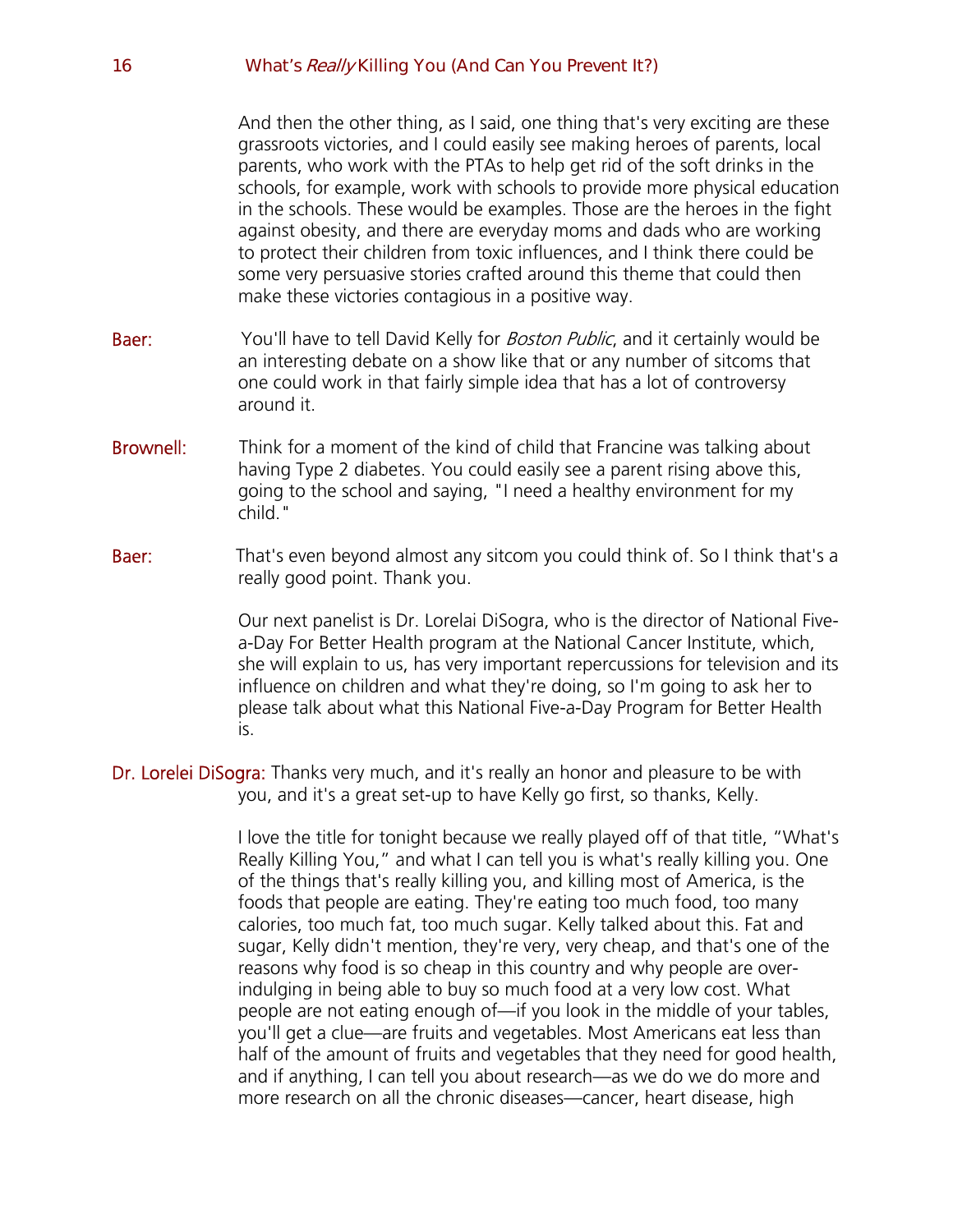blood pressure, stroke, diabetes, obesity—it becomes clearer and clearer to us that Americans even need to eat more fruits and vegetables than what current dietary guidelines even recommend. So eating a diet rich in fruits and vegetables will help us reduce our risk of all of the chronic diseases, many kinds of cancers, high blood pressure, heart disease, stroke, diabetes and help us control our weight.

It's a particularly serious issue with children, as Kelly and Francine have already talked about, and I'll come back to kids a little bit later in the food environment and some of the things that we're working on to try to change that food environment.

In communities of color, we have very serious problems with health disparities, and so rates of these chronic diseases are even higher, especially in the African-American community, but we find this in all communities of color around the United States.

You know, Kelly talked about good foods, bad foods and food critics and all that, and I can tell you one thing, it's that fruits and vegetables are the good foods. All right? And I can also tell you that fruits and vegetables and this message to eat more fruits and vegetables has critics out there as well. And so the more emphasis we all begin to put on fruits and vegetables, whether it's trying to tell the story through communications and the kinds of work we'd like to do with you or the policy changes or the environmental changes we'd like to see made, we have critics on the other side that say fruits and vegetables are getting too much attention because there's a balance that plays out here. And Kelly can talk more about that if you have questions.

The good news is that there's something that we can do about all this, and the good news is that if you eat a diet that's rich in fruits and vegetables, you can improve your health.

One of the best examples I like to use of the kind of immediate benefits is there was a large study done—I work for the National Cancer Institute we're linking fruits and vegetable consumption to all diseases and health outcomes in general.

A study done a couple years ago on hypertension called DASH (Dietary Approaches to Stopping Hypertension), done with a very large sample of people in the United States, some of which have high normal levels of blood pressure and high blood pressure, and what they found is that if you change your diet and eat a diet that's very rich in fruits and vegetables, you can bring your blood pressure down in 30 days.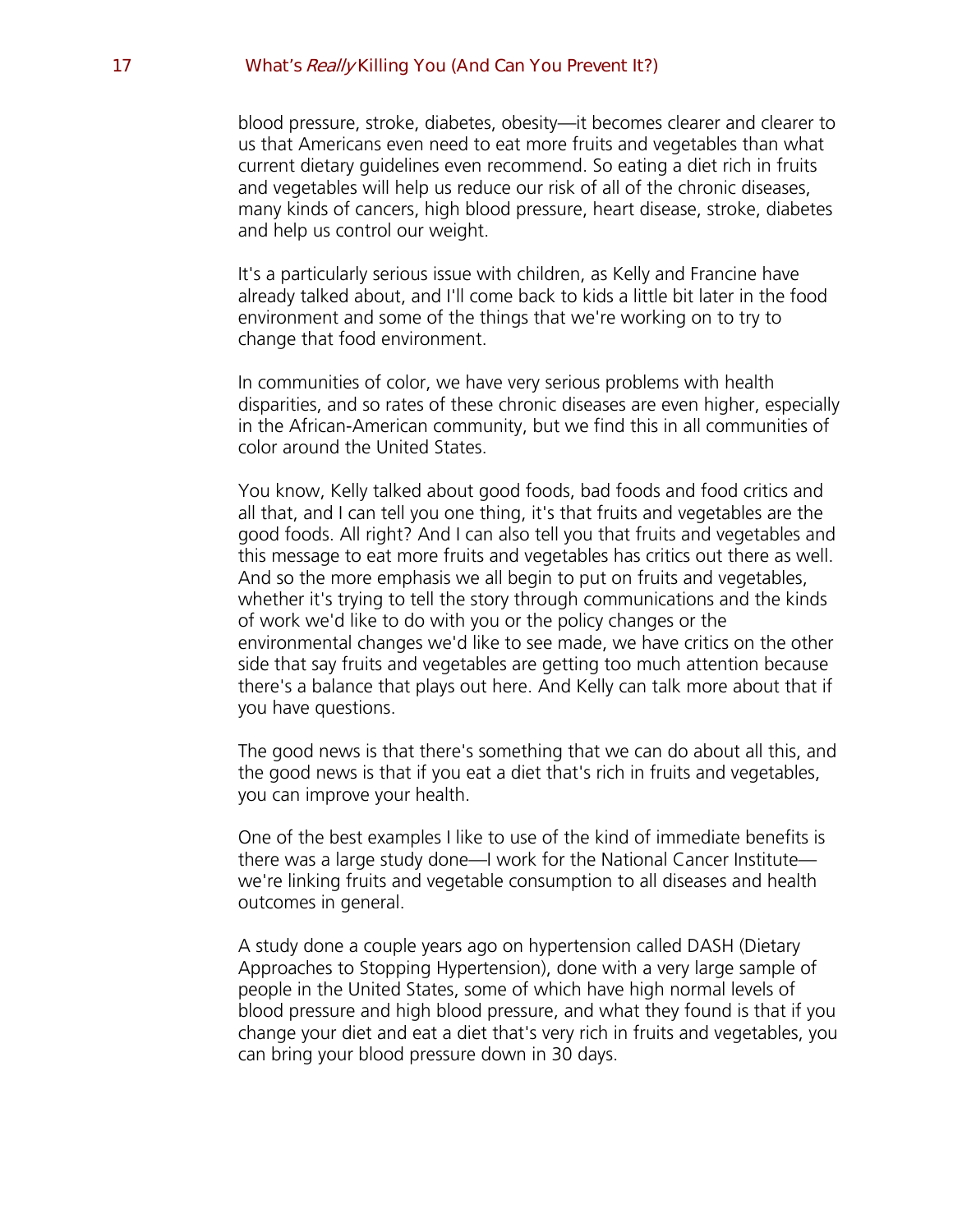Now, the current estimates in this country are that 90 percent of all adults could develop high blood pressure sometime during their lifetime. Basically, we've got 25 percent of the population of adults who are hypertensive; another 25 percent are right on the borderline. So you have 50 percent that are right there. And so that is one of the clearest examples we have of changing your diet and getting an immediate health benefit to the point where many of these people don't need to go on medications. You toss in physical activity, and the benefit equation even gets stronger.

The World Health Organization estimates that 2.7 million lives could be saved every single year if people ate more fruits and vegetables and improved their diet. One-third of all cancer deaths are linked to poor dietary habits—too much fat, too many calories, not enough fruits and vegetables, not enough fiber.

I have advice for the next president, and I try to give advice the political appointees I work with right now. Not sure if they always like my advice. But what we're working on in terms of some of the environmental changes with kids, which are really important right now—the advice I give to anybody in an important position in government and anybody running for office would be to clean up the food in schools. And from my vantage point, I can tell you that I would like to see that schools have fruits and vegetables available for kids as snacks. We had an opportunity. One congressman was very enlightened two years ago and put \$6 million into the 2002 farm bill that funded a program in four states—this was last school year—that provided money, basically \$97 per student per school year, not much, that allowed the schools to go out and buy fruits and vegetables and provide them to kids free throughout the day. And you take one of these tables, just a fold-up table, and you think about a school putting this table in a strategically central location in a school and having fruits and vegetables available on it throughout the day that kids can just pick up and eat.

And I can tell you that my colleagues at the United States Department of Agriculture went out and made slides of this right away, and they would call me up on the phone in Washington, and they'd say, "Lorelai, you won't believe it. They actually ate the baby carrots or they ate the raw cauliflower or the raw broccoli." They were in shock that kids were actually eating fruits and vegetables.

And what we found following these 107 schools in four states and the Zuni Reservation in New Mexico was in these schools that provided fruits and vegetables for snacks throughout the day, the kids ate three and four servings more per day. And we finally then, through one very quick environmental change, were able to move these kids closer to the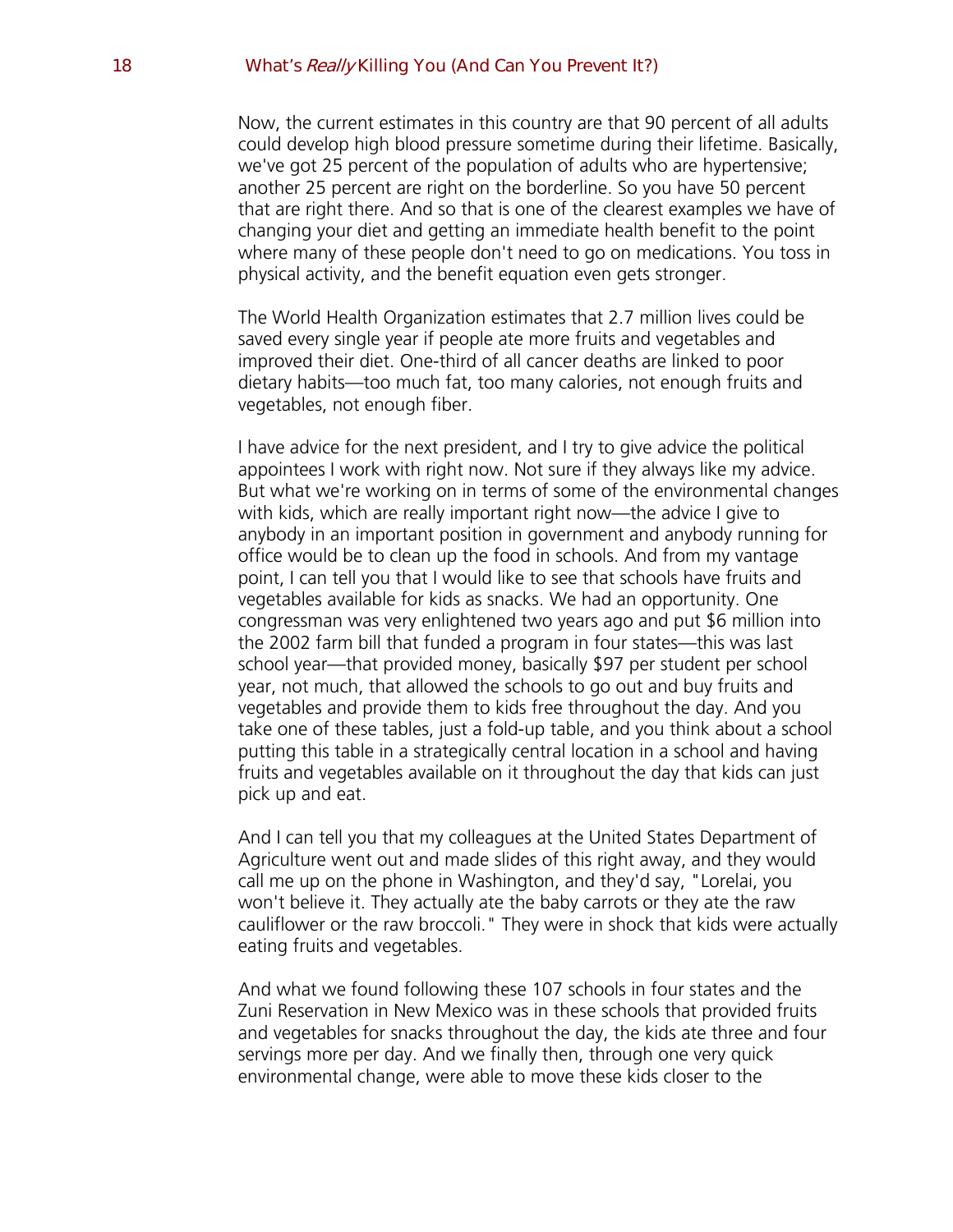consumption of what they should be eating for fruits and vegetables every day.

The other thing we found was that kids didn't spend very much money in the vending machines, and they didn't ask for the Coke machines to be turned on. And that brought the attention right away to the vendors of the soda machines and the sales guys who were managing those, and they would immediately call up the principal and say, "How come sales are down in our machines?" And the principals would say, "It's because of the fruit and vegetable snack program." So that was an unintended benefit that we got out of this program besides getting consumption up above one serving a day.

Another thing I would tell the president is to get salad bars into schools, and, again, this is something that started here in California and it's a study we talk about all over the world. Started here in Santa Monica. If you put a salad bar into a school, kids will eat between one and two servings more of fruits and vegetables a day.

Change what's in those vending machines is another thing that I would say, to try to clean up the environment, the food environment that kids are exposed to today, and to get more fruits and vegetables, make them more readily available.

We have lots of other ideas. I can tell you not everybody is in favor of the kinds of things that I've mentioned to you, but the health community is in favor of this, and it's really the only strategy we can employ if we're really concerned about turning around childhood obesity.

Similarly, we have to be very much concerned about the levels of chronic disease in this country because that's what's killing very young adults, as well as middle-aged adults, and in the communities of color, this is a very serious problem. So I would say that freedom of choice is really important as long as that freedom of choice can be freedom to choose from a wider variety of healthy fruits and vegetables.

Thanks.

**Baer:** Thank you. So you spoke quite eloquently about changing norms—salad bars in schools, for instance. There are many shows that depict schools, and I can't think of any that have shown that, so certainly it's a norm like designated driver, which the networks have certainly been able to enforce, or wearing seatbelts. You can't show people on television driving in cars without wearing seatbelts. So is there any one thing, one norm, that you would want changed or that you would want the networks in terms of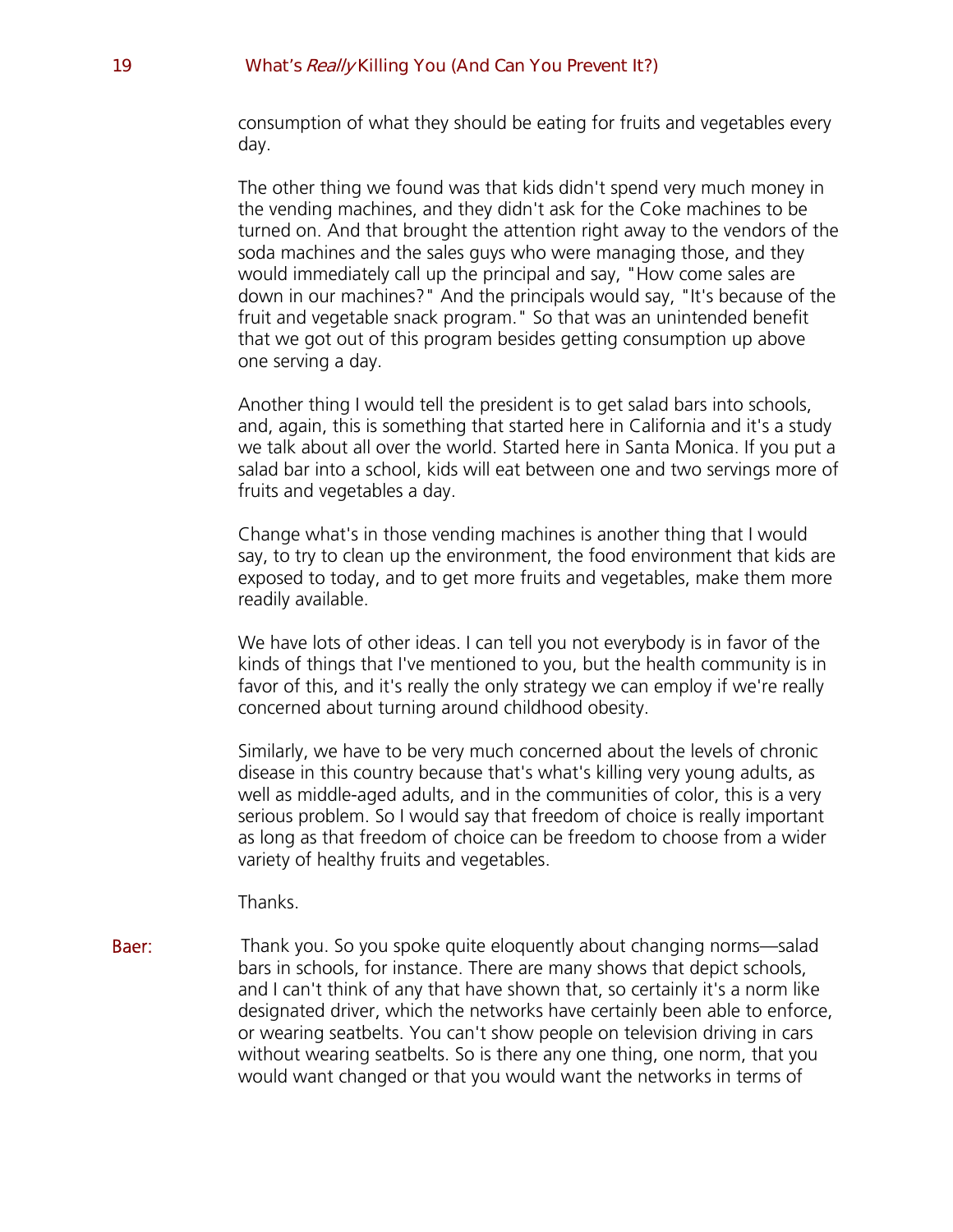wearing seatbelts or not showing smoking or designated driver, what would yours be?

- **DiSogra:** I guess mine would be showing people eating fruits and vegetables and having fruits and vegetables around in various sets. If all the characters are eating fruits and vegetables, not eating other things or talking about the benefits that they're getting from eating a diet rich in fruits and vegetables—and I'm not talking about just the disease benefits, but the benefits that people tell us about are going to help them lose weight, that they feel better, that they have more energy. And so if the characters could talk about those immediate benefits they get from eating a healthier diet and eating more fruits and vegetables, that would take us a long way towards getting where we need to be. Thanks.
- Baer: Thank you. So I guess it would help if we could also come up with some very pithy phrase like "designated driver" that would encourage eating fruits and vegetables…
- DiSogra: We'll work on it, Neal.
- Brownell: "Binging on broccoli."
- **Baer:** "Binging on broccoli" is good.

Our next panelist is Dr. Susan Finn, who serves as chair of the American Council for Fitness and Nutrition, a group of food, beverage and consumer product companies and not-for-profit organizations as well, and she's the past president of the American Dietetic Association, which has over 70,000 members. And she's going to speak to us about fitness and nutrition and how we as writers can present this in a way that perhaps we haven't thought about.

And what's been good tonight so far for me is I really don't think that when I write characters eating a donut, I don't think about it. It just seems like a simple kind of event that one does, and it's given me pause that he should be, I guess, eating a carrot or a piece of broccoli. But that would be kind of fun to do that. So, Dr. Finn…

Dr. Susan Finn: Thank you. Thank you very much, Neal.

It is a pleasure to be here. I come from Columbus, Ohio. It's still cold there. But I am delighted to be here and to share my views, my personal views as a dietician as well as an individual that represents the views of the food and beverage industry. And contrary to what you may be thinking, Kelly and I are actually pretty good friends. We've worked together for a zillion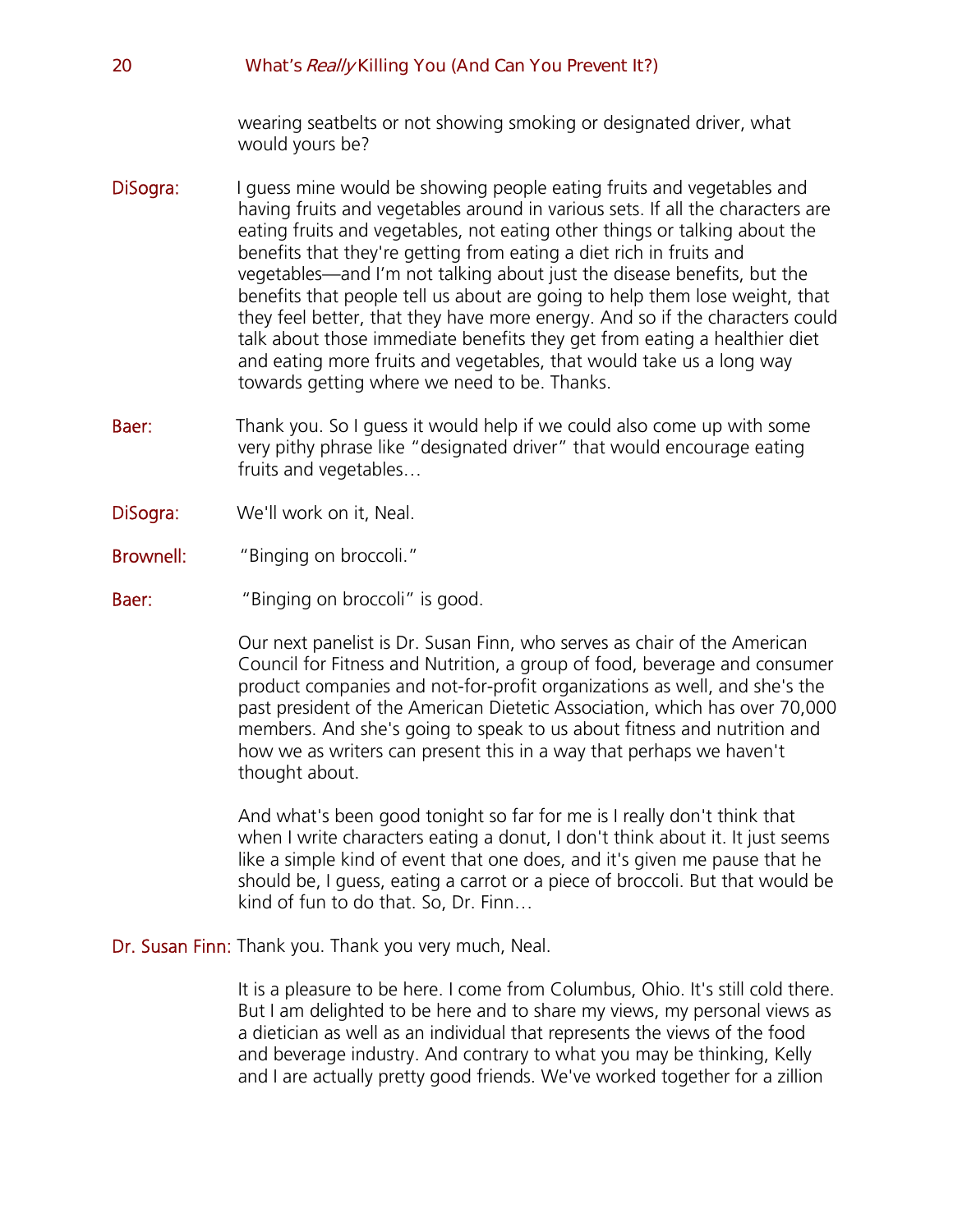years, and we have much in common and agree with many of the same points but maybe have a little different slant on them.

I am a dietician that has spent many years working in the field, more than I care to tell you about, but I've also spent most of those years working as an insider in the industry, not the food and beverage industry, specifically, but in the healthcare industry related to nutritional products and medical nutritional products.

About a year ago, I decided I wanted to do something different, and I joined as chair of the American Council of Fitness and Nutrition because I believed that there were some things there that I could do to make a difference understanding business and understanding the nutrition field. And I can tell you that the industry, the food and beverage industry with which I work, the major players in the field, are committed to solving this problem. They do know there's a real problem, and they do know that they play a key role in it.

Now, they also know, as my fellow panelists all up here know, that it is very complicated. We probably make it way more complicated than it needs to be, but it is complicated. It is about food. It's about the way we live our lives. It's our attitudes and our values and our communities and all the things that were spoken about earlier. It is about all those things, but it is also about the food we eat.

To this end, the food and beverage industry, if you've been looking at the advertisements and looking looking at what's happening on the grocery store shelves, you will see much more attention and some re-engineering, if you will, of many of some of your favorite foods as well.

What has the industry done? Where is it going? Well, there have been some major changes in calories, in fat, in sodium. Now, that doesn't mean you can eat everything you want and in huge quantity, but those things have come down significantly.

Now, some of these changes in some of our products have been small because you know what happens if you make big changes? People don't eat them. The product still has to taste good. And so it is that blend of both taste and getting people used to different amounts of sodium, different amounts of fat, different amounts of sugar. Some of my colleagues in the field say, "When we make a reformulation of one of our products, we don't really talk about it." And it's not because it's insignificant. They don't talk about it because they're afraid people will find some reason that they don't like the taste of it. And what we need to do is get people gradually used to different kinds of foods and different kinds of tastes.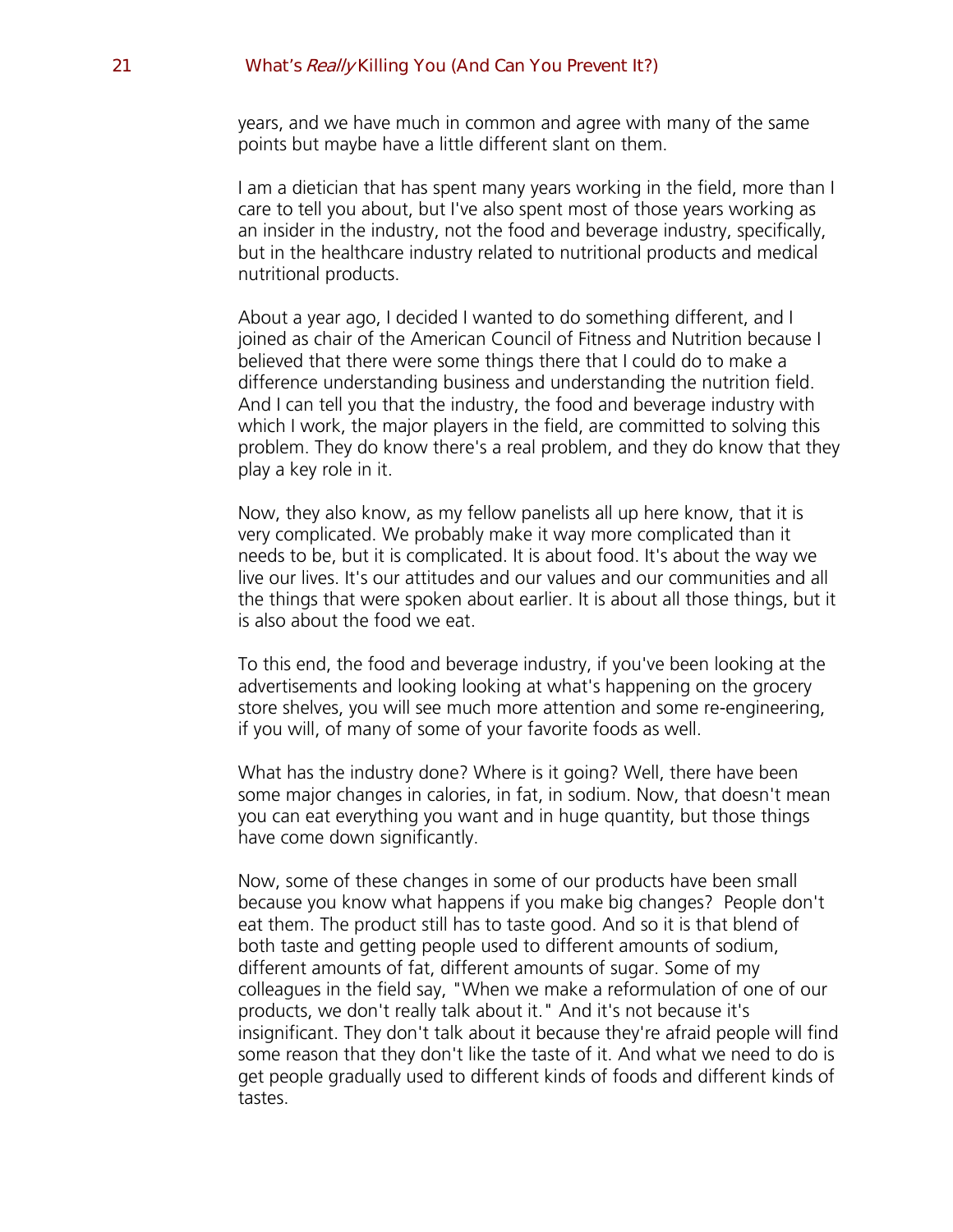They've removed the trans-fats from many of the snack items. One company in particular, Pepsi-Cola, has removed 55 million pounds of transfats from their products. They did it very responsibly. Others are looking at it and have that in their plans.

Portion size—I hear that a lot when I talk to my colleagues in the food and beverage business. They're looking at putting their creativity to how to design boxes of cereal that put out one serving size as opposed to a bowl, which may be three serving sizes? I've watched my husband pour in the morning. "That's not one serving; that's three." They're looking at creative ways of individual packaging and making sure that people understand what a serving size is, and so we desperately need to readjust our views toward serving size.

They're also very committed. We currently have a study in the field looking right now at what they're doing for their three million employees that work for the food and beverage industries, and there are three million people that work in those kinds of settings. And they are very interested in what they can do to take a strong leadership role in kind of walking the walk with wellness programs for all the obvious reasons that we've talked about.

So individually, the companies are doing a great deal, and they're only just begun, so stay tuned.

There are also beliefs that this issue is so complicated that one industry can't fix it. It's got to be a collaborative effort of a variety of industries working together collectively. And so they have done a number of things. One of the things they did was to form the organization that I represent, which is a not-for-profit, which is dedicated to a bigger view. It isn't about specifically looking at every little packet and every little morsel of food, but it is about looking at what we can do, what can the food and beverage industry do, as an industry to help participate in the solution because it is about food, but it's not only about food.

So there are a few things that we are doing right now collectively. Number one is we are looking at how do people read labels and how do they make decisions about foods. What would be useful to people? How can we better guide people? The industry says, "Look, we need to help people moderate their food intake"—and they specifically have gone on record of saying that, moderate their food intake—"in line with their activity level."

Now, you've got to have a good package that gives people some guidance and some direction, and they are looking at that right now in the process of a very large research study, looking at what we can do to help people make better choices, what makes sense for people.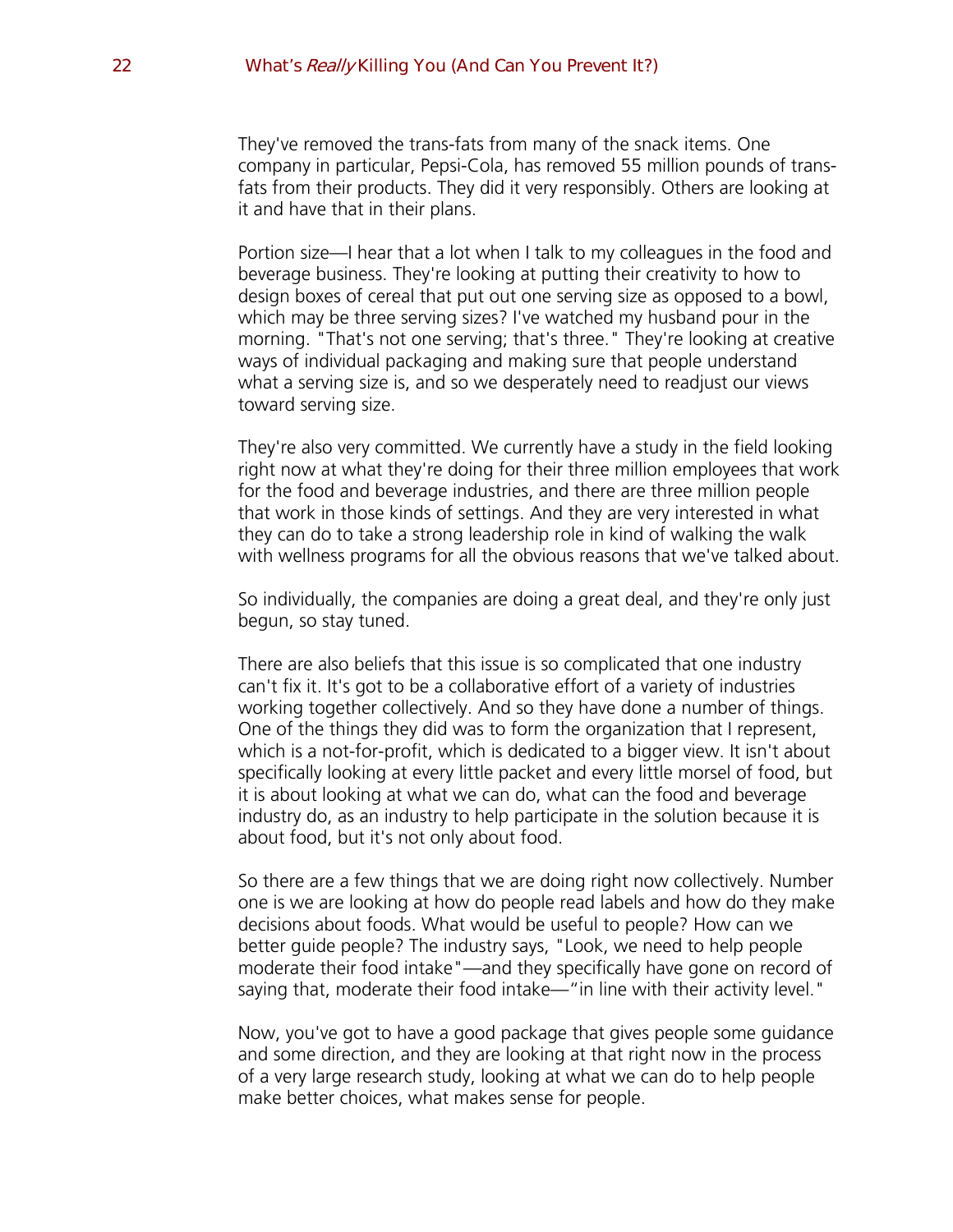Second of all, policies. When you begin to look at a variety of policies, whether it's local or whether it's national or global, we find some areas where we really can support some positive policies. There's legislation, for example, introduced by Senator Frist, bipartisan, to get physical activity back into our communities and back into our schools. We think it's deplorable it's not there.

Nutrition education isn't either, by the way. When we took home economics out, we took nutrition out as well. The Society for Nutrition Education recommends 50 hours a year integrated somehow with the classroom, and we are woefully inadequate in that. And in physical education activity, it's just as bad. We are not physically active. We've emphasized academics, and we've taken physical activity out. We need to get physical activity and nutrition education back in.

In the Council and collectively, we are supporting those policies, such as the impact legislation to get physical activity back into our schools. PEP grants, grants given to communities, much of the focus is on underserved populations, getting grants into communities to get them to have the resources to develop educational programs and activity programs in the community.

And, lastly, I wanted to say a word about advertising because you can't represent the views of industry without mentioning advertising, and Kelly is quite right, the hot button is children. That is where the sensitivity is.

There is an organization to which collectively the industry has given hands off money that is called CARU, the Children's Advertising Review Unit. It is out of the U.S. Chamber of Commerce. It is operated independently. It has support from a variety of different not-for-profits as well as industries. To really review all ads that go to children under 12, they look at every single ad, not just food, but toys and a variety of things, and they look at that in light of is it accurate and not so much that as is it depicting appropriate activity? Is it particularly appropriate in light of the obesity initiative today? And that organization is very successful in really looking at and going back to the company if, in fact, something wasn't appropriate and calling attention to it. And, again, it is self-regulation.

Those are three things that the industry is doing collectively and three things as well they are doing individually to help develop better products and successful products and help people make better choices. You see, I think when it gets down to it, we have to look at how people live their lives.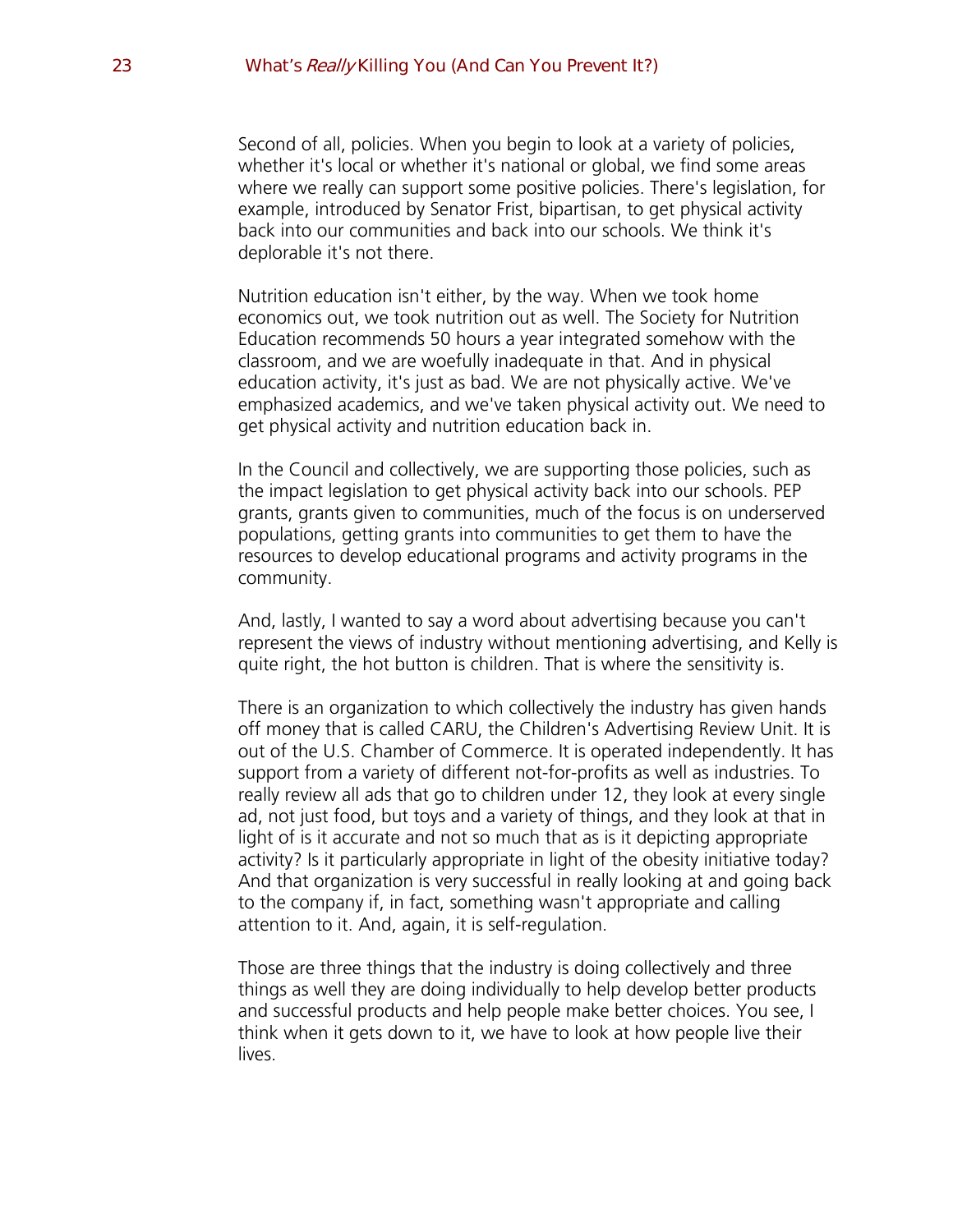We are in a fast-paced society. What do we have, a repertoire of 10 recipes and can't be more than 20 minutes to get a meal on a table and 75 percent of meals are eaten at home, but a good portion of them are brought into the home, having been prepared. We are in a fast-paced society. We multi-task. We have stresses and strains. We don't sleep. We have many fears. We are in a society where there is a great deal of pull on us. We have to come up with solutions that are realistic and positive, I believe. I believe we have to emphasize smart choices, and I do believe we have to emphasize certainly fruits and vegetables, as Lorelei said, and we have to emphasize physical activity. We have to get physical activity in our schools. It's not the cure-all either, but all together, it can make a big difference.

See, I believe what Secretary Thompson says. I think he has used the bully pulpit in a wonderful way to communicate what people need to do. He believes it. He lives it. He walks the talk, and he speaks very clearly to people about what needs to be done. He says you really need to make it doable, you need to make it realistic, you make to make it fun and you need to make steps that people can do and use every day.

I believe that is the answer ultimately long-term to building healthier lives for children and adults, as well. Thank you very much.

- **Baer:** Thanks. Now, you get the hard question.
- Finn: I know!
- **Baer:** There is a grassroots movement, and it is here in California, and I imagine it will be on TV in sitcoms or dramas about soft drinks being banned from schools, and there is a lot of research about this in terms of children making choices versus their parents making choices for them. Since you represent the industry, what's their take on this?
- Finn: Now, what's the question?
- **Baer:** What's their take on this grassroots movement? Would they be upset if television takes part in pushing for soft drinks to be banned from public schools?
- Finn: I'm going to tell you how I feel and how I think in general the industry feels. First of all, there's not a dietician or a nutritionist, a professional across the board, that would want to see kids sit and drink soft drinks all day. I mean it's just absolutely inappropriate. And I think the first thing is that schools are doing this. They're doing it all over the country. They're taking a look at what they're offering. They're taking a look at what they're offering in vending. They're trying to make a determination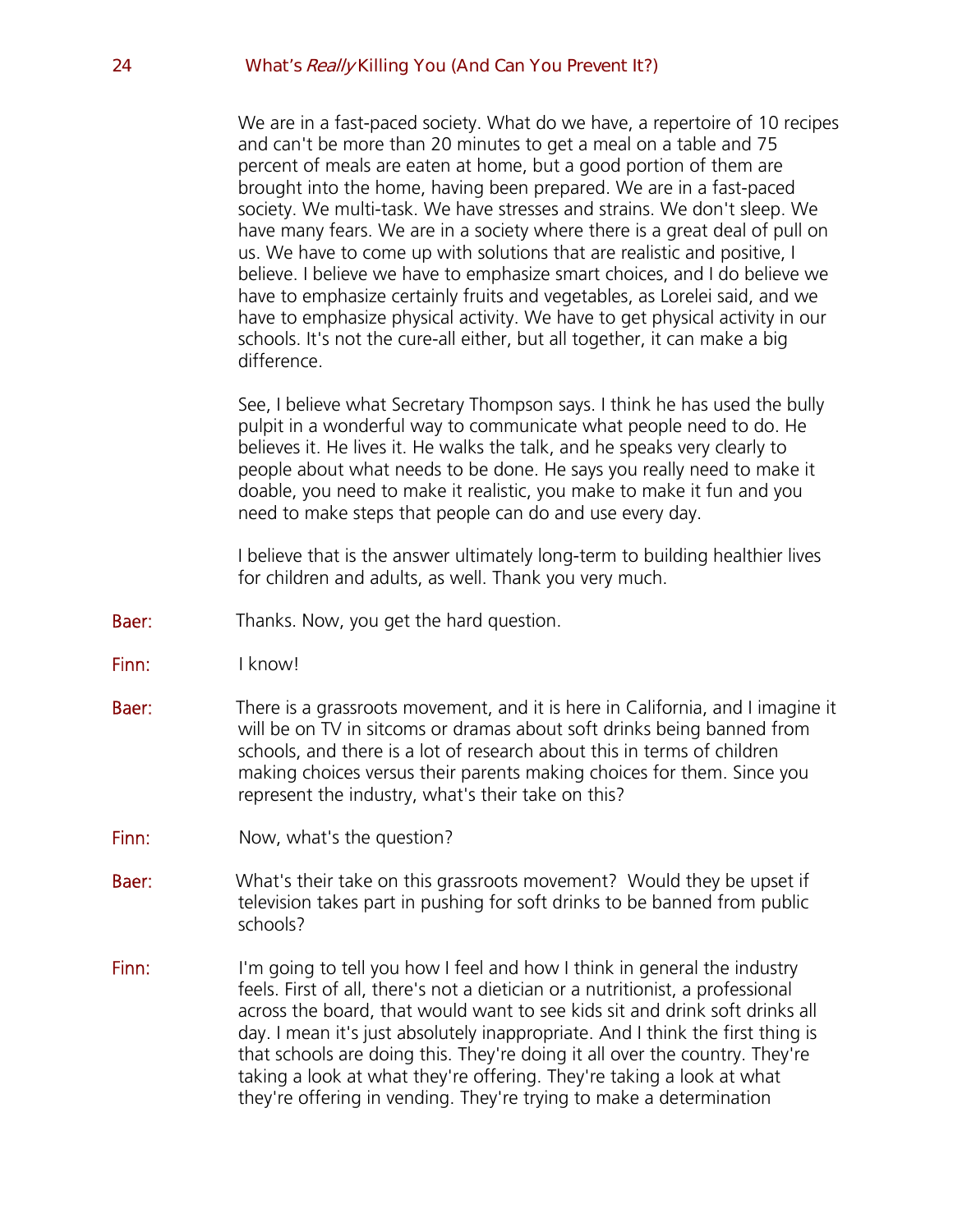whether they want them in or they want them out, and that is absolutely a local decision to do just that.

The food industry, particularly the beverage companies, have responded by saying, "We are not going to put our products in schools," and there's some that have done that. Or, "We're going to develop specific products that meet those needs," and some have done that. Or, "We're going to have a combination of things that allows children to select a certain number of waters and juices and things that meet the requirements, fruits and vegetables, as well as some of the other things and allow children to make choices." And I think that the primary focus is to teach children.

See, I don't think you can restrict kids. I think as soon as you begin to do that, and if you look at the data—children will want those things. I think you have to teach them. And you know who the biggest teacher is? It's not the schools. It's the parents. It is the parents. And if you look at the newest survey done by the American Dietetic Association, it will show you, in particular, it is women, it is mothers. And those are the role models that children follow.

So I think the answer—long answer to your question, Neal, is that I think those policies are going on. You see them all the time. Every community I'm in, I'm seeing somebody making a difference in the way vending is done.

I would also add that you could take all the vending machines out of schools, and I'm not sure you'd touch the obesity issue at all. You look at the state of West Virginia. They've had the most restrictive vending machine policies in the state of West Virginia for 20 years, and they have the heaviest kids. Now, I'm not throwing a cause-and-effect there. I'm just saying you can take them out, but you have to do a whole lot more than that.

- Baer: Is that true, Kelly? Is it true that it wouldn't address the obesity issue? Is it true, Francine, that taking away soft drinks…
- Brownell: Well, anybody with an IQ over 80 realizes that just removing soft drink machines from schools is not going to solve the obesity problem, so everybody agrees with that. Whether it would help solve the problem and be a very important symbolic gesture, as well as a very real gesture, I think makes all the sense in the world.

And the other thing that I find particularly difficult to accept is blaming the parents. Yes, parents have a big impact on what kids choose to eat, but what do the parents have to compete with? And we owe parents an environment where it's easy to raise healthy children, and now we have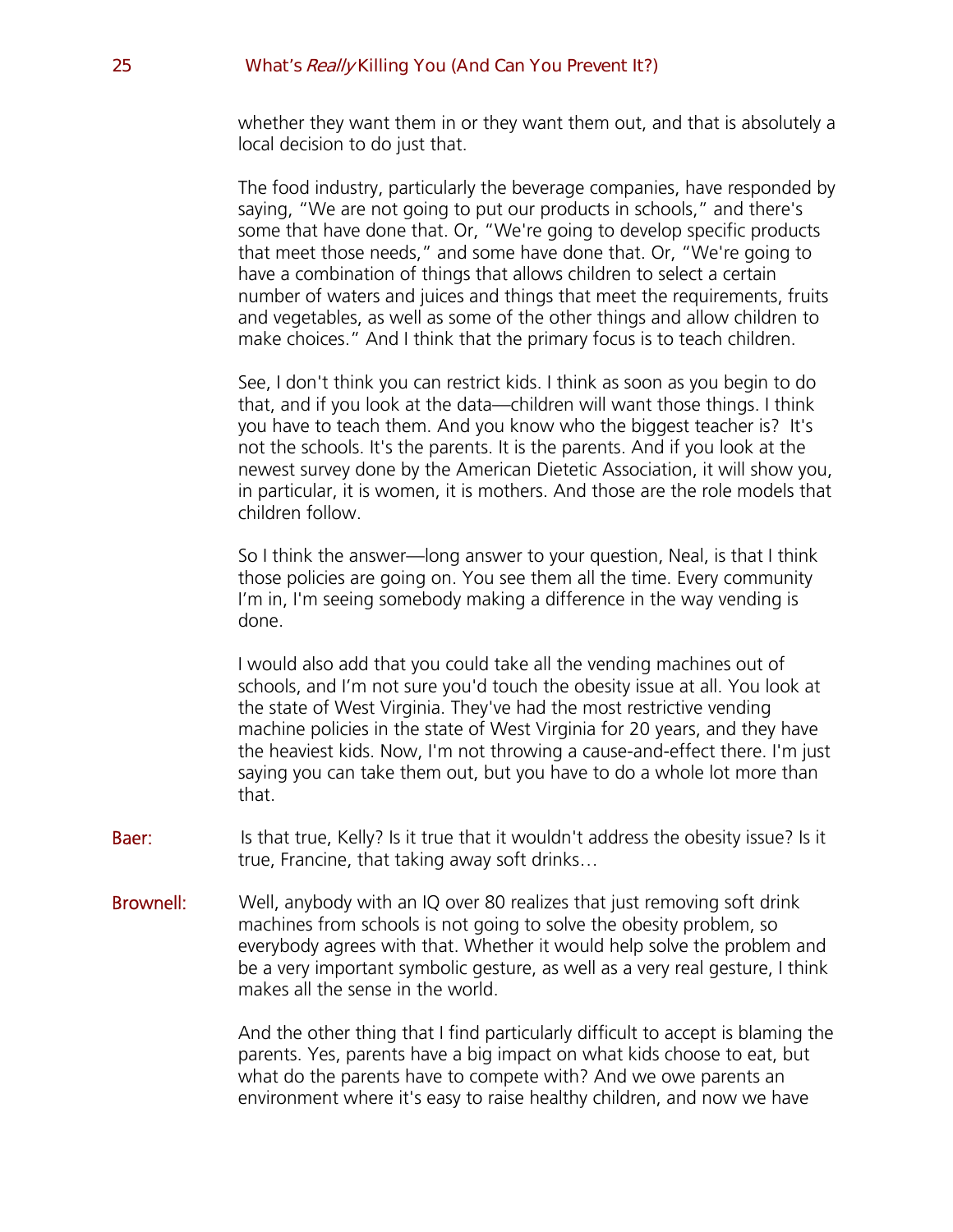exactly the opposite. So to provide this parent this environment that makes kids sick and then to blame the parents for creating the sick children I think is absolutely contraindicated, but it's exactly what the industry does. I mean, you're not saying that.

- Finn: No.
- **Brownell:** The industry does say it. You can find quote after quote from people in the industry that say this is a matter for parents to deal with.
- Finn: No, I don't believe that either. I think it is all of our responsibility to deal with it, and everybody has to do their part or we will never solve it.
- Kaufman: I don't think when we worked hard—and a number of us worked very hard in L.A. Unified to get this policy put through—that this was going to be the end-all. This is just the very first step. This is to start to model appropriate behavior, to give children the opportunity to make appropriate choices, to hopefully begin to educate around how to make those choices and the goal would be then to expand it.

I think we have to use school as our starting point, but before I forget, another important issue, and, Diana, we talked about this a fair amount over time, too, is all the other buildings we're in all day long. I don't know what the workplace for most of you is like, but I work in a hospital. I run an obesity clinic, and I had a child not too long ago, weighed almost 400 pounds, come up to my clinic with gummy worms hanging out of his mouth. I became appalled and started running around in a circle, and he looked at me and he said, "Well, boy, Dr. Kaufman, if you've got a problem with these gummy worms, why do you sell them in your hospital?" So there's a huge disconnect in what's going on in a number of places. So we have a display of junk food in my hospital. Neal knows we have a McDonald's, and we need to do, in at least the healthcare system, maybe public buildings, what we did for tobacco, which is until we do that, why would anybody start to believe us?

So, actually, there's another grassroots movement, and those of you who may write for doctor shows or something, you might want to put it in there. We're trying to take back that environment as well.

**Baer:** It'll be interesting to see how this will play out in the media in terms of drama and comedies and advertisers because certainly there's some real drama here.

> Our last panelist, Dr. Toni Yancey is an associate professor in the Department of Health Services at the UCLA School of Public Health and her primary research interests are in chronic disease prevention and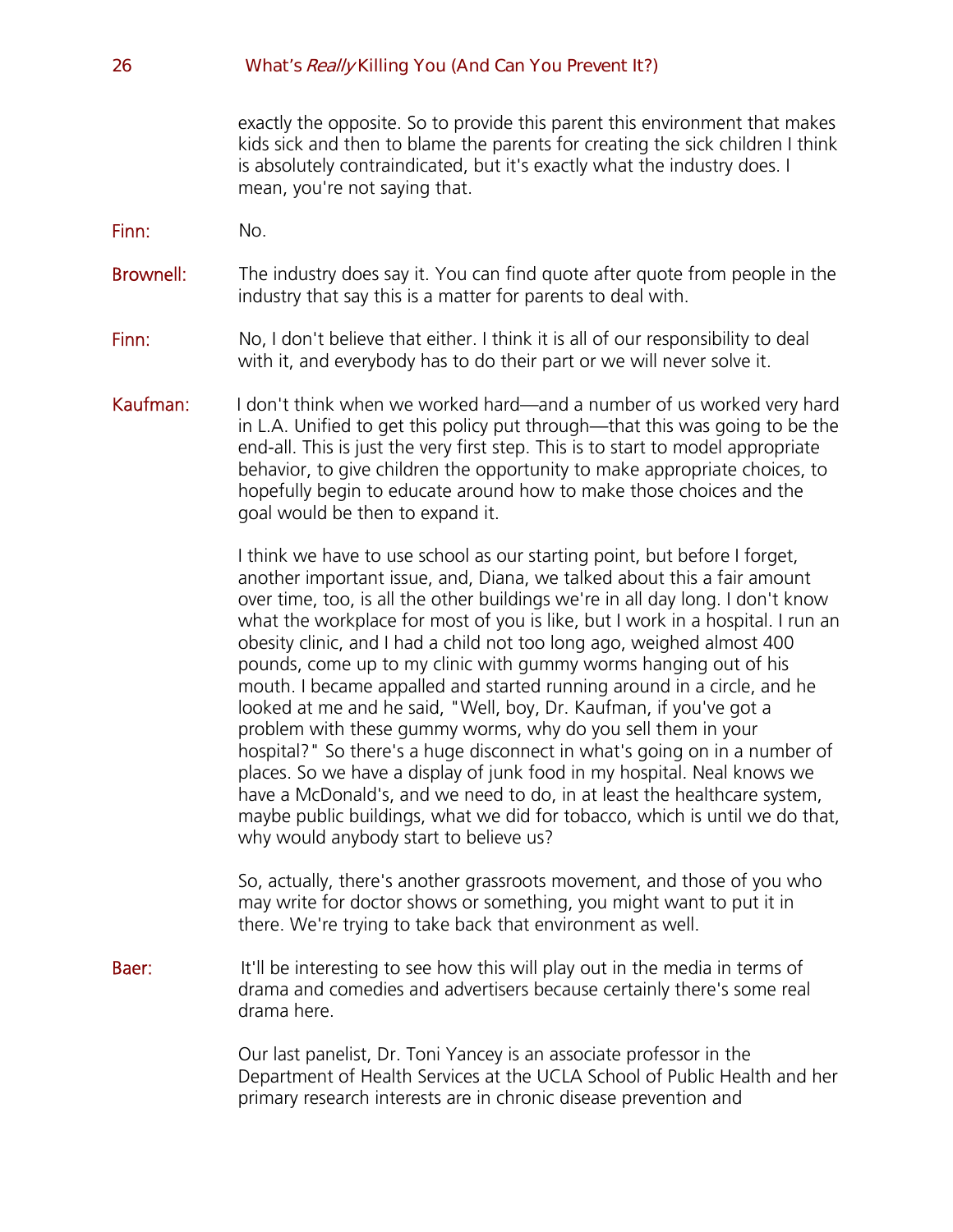interventions and adolescent health promotion. She's served as the director of Public Health for the City of Richmond, Virginia and director of Chronic Disease Prevention and Health Promotion for the Los Angeles County Department of Health Services. Thank you for being here.

Dr. Antronette Yancey: Delighted to be here. My colleagues have waxed quite eloquently on the topic of diet, and so what I'd like to do is actually complement that a bit. And as one whose focus has been particularly on physical activity, as well as obesity overall, I want to complement what particularly Kelly and Lorelai have been saying about diet by arguing that the same kind of corporate collusion and abdication of our responsibility to our children, if not to ourselves, basically abdicating that responsibility to oil companies, to tire companies, to auto manufacturers, to highway construction companies, has, in essence, created an environment that is hostile to movement. And it's gone so far that a lot of employers—and those of you that are interested in this subject, I've brought along some copies of a report that we did out of the California Department of Health Services some employers actually discourage their employees from using the stairs at work because they're so fearful about liability claims. They actually lock the stairs, I mean to whatever extent they can get away with that with fire regulations, I don't know.

> But the point is that movement is something that we used to have to do in such great quantity it probably was hazardous to our health just to maintain shelter and to escape predators and find food. And at this point in time, we don't have to do much, if anything, at all.

> And right here in Los Angeles County, this huge county of 10 million people, the most ethnically diverse county in the country, 41 percent of the population doesn't even get 10 minutes of continuous physical activity in a week—not in a day, in a week. And here on the west side, the most affluent area of the county, that number is still about a third of the people not getting 10 minutes a week. So 10 minutes—I'm focusing on that because that's actually one-third of what we might call the RDA, the Recommended Daily Allowance, for activity. You know, we're supposed to get a half an hour a day, and according to the Institute of Medicine Report, an hour a day. Well, that's mostly because most of us, 64.5 percent of the country, is overweight and almost a third of us are, frankly, obese. Right here in L.A. County, we've experienced a 40 percent increase in obesity rates among African-Americans or Latinos just in the last five years.

So what we're trying to do in my role as sort of the doctor for the population, as opposed to the individual, and now in my academic role primarily, is to look at interventions at a systems level that can get people up and moving. And that means for kids we've got captive audiences in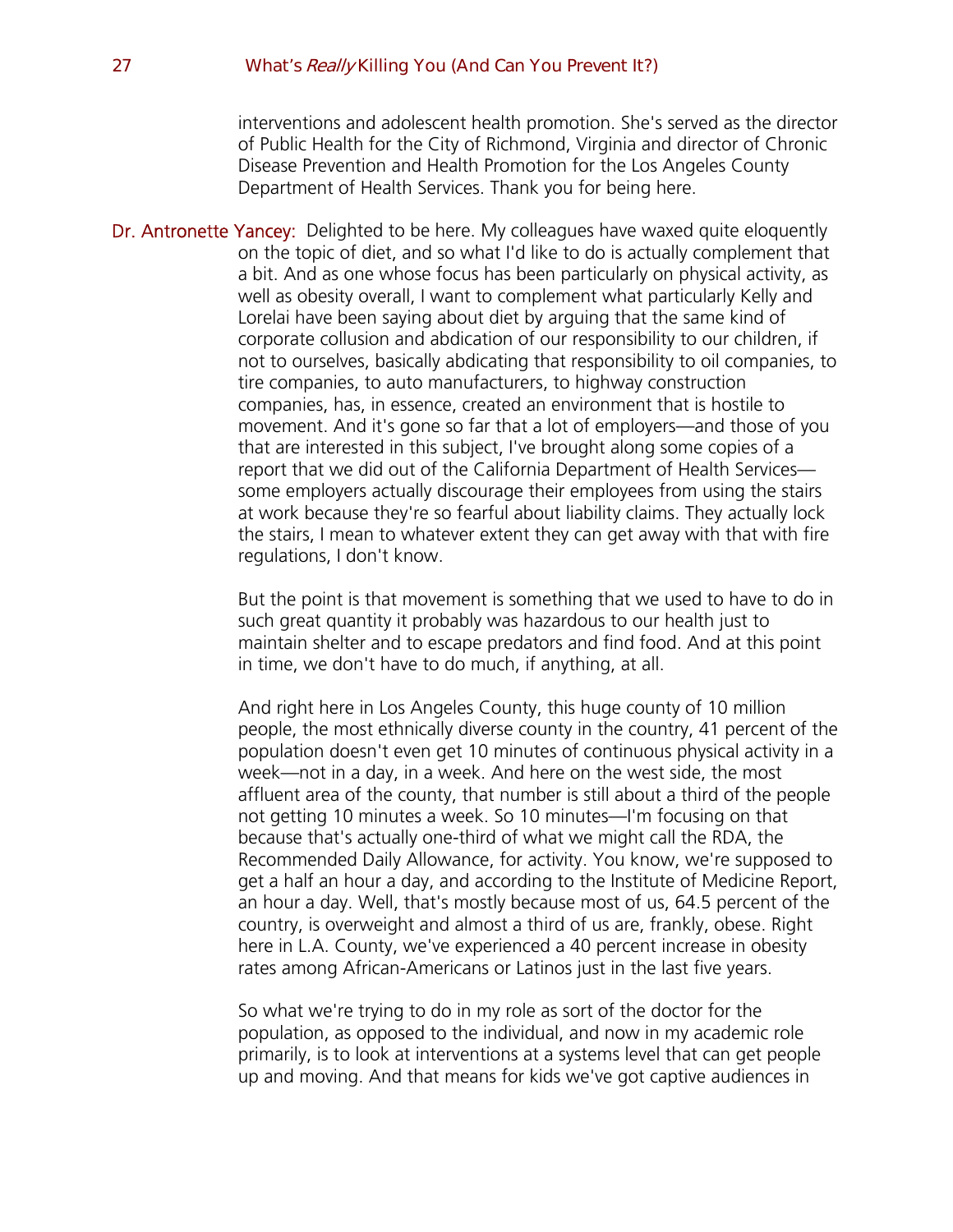schools, and for adults, we have captive audiences in workplaces, but also in a lot of other organizational settings.

|         | And the point here is that we as adults have really become de-conditioned,<br>especially women. It has not been considered feminine to sweat and get<br>into all these kinds of sports and that sort of thing, and we, if we're going<br>to get anywhere close to a half an hour a day, we're going to have to start<br>people at a few minutes a day. We're going to have to start someplace,<br>and we're going to have to re-integrate physical activity, which is a normal<br>part of life, back into our lives and not treat it as something out there that<br>employers can actually discourage people from doing. |
|---------|--------------------------------------------------------------------------------------------------------------------------------------------------------------------------------------------------------------------------------------------------------------------------------------------------------------------------------------------------------------------------------------------------------------------------------------------------------------------------------------------------------------------------------------------------------------------------------------------------------------------------|
|         | So you've all had some healthy foods, and you even have some models of<br>some healthy foods. What I'd like to do for just a few moments, if you'd<br>bear with me, is to give you a little sample of what I'm talking about when<br>I say we don't have to do something special, dress differently, put on<br>sweats and all that to be active. We can integrate it right into our regular<br>course of meetings and things that we do that are very sedentary.                                                                                                                                                         |
|         | And, Rich, if you would play a minute or two of this CD. And what I want<br>everybody to do right now is just stand up. Okay.                                                                                                                                                                                                                                                                                                                                                                                                                                                                                            |
| [CD:]   | Okay, it's Concord's LA Lift-Off. Let's start our workout by marching in<br>place.                                                                                                                                                                                                                                                                                                                                                                                                                                                                                                                                       |
| Yancey: | Now, that's my buddy back there. Maybe some of the comedy writers<br>could pick up some good lines from this.                                                                                                                                                                                                                                                                                                                                                                                                                                                                                                            |
| [CD:]   | On your shoulder, and I want you to push it up so that you are reaching up<br>to the sky or the ceiling or whatever you have above you. Now, push it up.<br>Let's go now. Let's count it up. And one and two and three and four and<br>five and six and seven and eight and nine                                                                                                                                                                                                                                                                                                                                         |
| Yancey: | See, I can see some of you all in the room actually have rhythm.                                                                                                                                                                                                                                                                                                                                                                                                                                                                                                                                                         |
| [CD:]   | And nine and eight and seven and six and five and four and three and<br>two and one. Okay, keep marching in place now. We're going to switch to<br>a triceps extension. Keep marching.                                                                                                                                                                                                                                                                                                                                                                                                                                   |
| Yancey: | You know those flapping arms?                                                                                                                                                                                                                                                                                                                                                                                                                                                                                                                                                                                            |
| [CD:]   | Okay, what I want you to do now, I want your upper arms parallel with the<br>ground, level to the floor of the ground. I want you to bend slightly from<br>the hip.                                                                                                                                                                                                                                                                                                                                                                                                                                                      |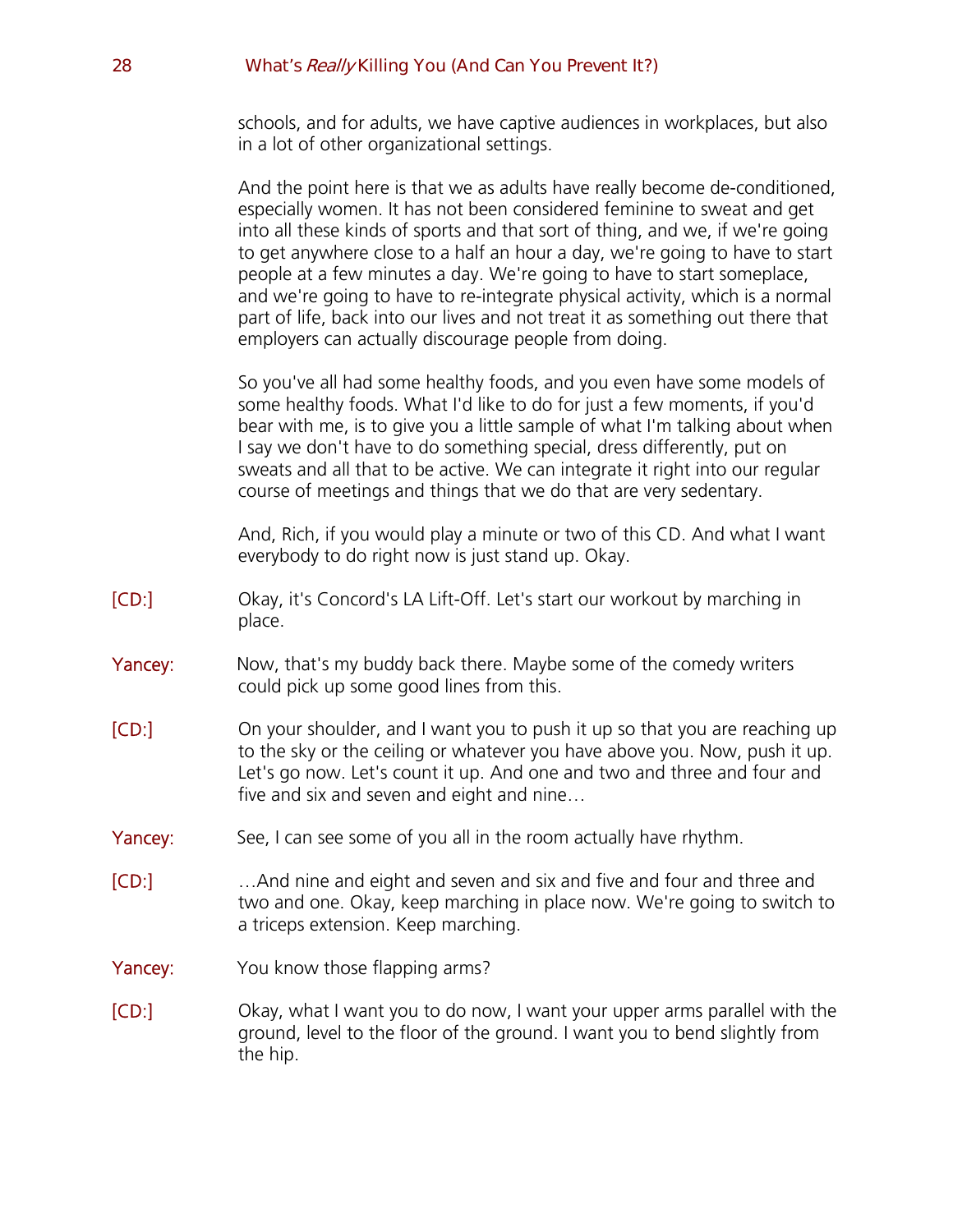- **Yancey:** Straighten those arms out. Straighten them out. You're not moving your upper arms, just your lower arm.
- [CD:] And kick it back and back, back and back. We count it down now, and kick and nine, eight, and seven, six, and five, and four, three, two, one. Count it up. And one, two, and three, four, five, six, and seven, eight, nine, ten. Okay, let's switch, okay.
- **Yancey:** All right. You've had your taste. Now, what you've just experienced, we call it an LA Lift-Off. That means lift those buns off the couches and chairs. And the point here is that we need to think about strategies where we as a society make time available for physical activity. We need to do it on the clock, as opposed to pushing it off and asking people to do it in their nonexistent leisure time because most of us have very little of that.

Also, just wanted to make the point that unlike hunger—if we make fruits and vegetables available, people are going to eat because they're going to eat something, okay? So you can make these substitutions, but in terms of physical activity, there's not really that inherent drive, at least not in adulthood. So we really have to make it easier to do it than not to do it.

And some of you will have noticed when I stood up that I have a pedometer on. You know, just imagine if we can make it sexy to wear pedometers! You know, if pedometers became like there's a Timex variety and a Rolex variety and everybody's talking about them. We create buzz. That's how the designated driver thing worked. You all were an extremely important part of creating a social interaction around drinking and driving. That's made a huge difference. When I was in medical school 25 years ago, "one for the road" was a regular occurrence. Now we wouldn't think about it. So a lot of cultural norms have really changed dramatically. And I'm going to just wrap my five minutes up because I do a lot of sort of onthe-ground work in communities, a lot of community-based research and so I hear a lot from people, regular folks that are trying to make these kinds of changes in their daily lives.

And I also do a little spoken word. I write a little poetry. So I tend to be a little more eloquent myself on these kinds of issues by doing it in poetry form. So this is one of my poems that was commissioned by the *American* Journal of Preventive Medicine, and it appeared in the October 2003 issue. And I think it's in your packet. It's called "Ain't Like There's Hunger."

"Sweet tooth, salt tooth, chocolate tooth, Jones and some fries Triple-deck Mac, Coke 'n pork rind.

But no walkin' to, swimmin' to, stretchin' to, dancin' to, weight liftin' to After all, ain't like there's hunger.

Mind-numbin' early gig. Second gig even worse.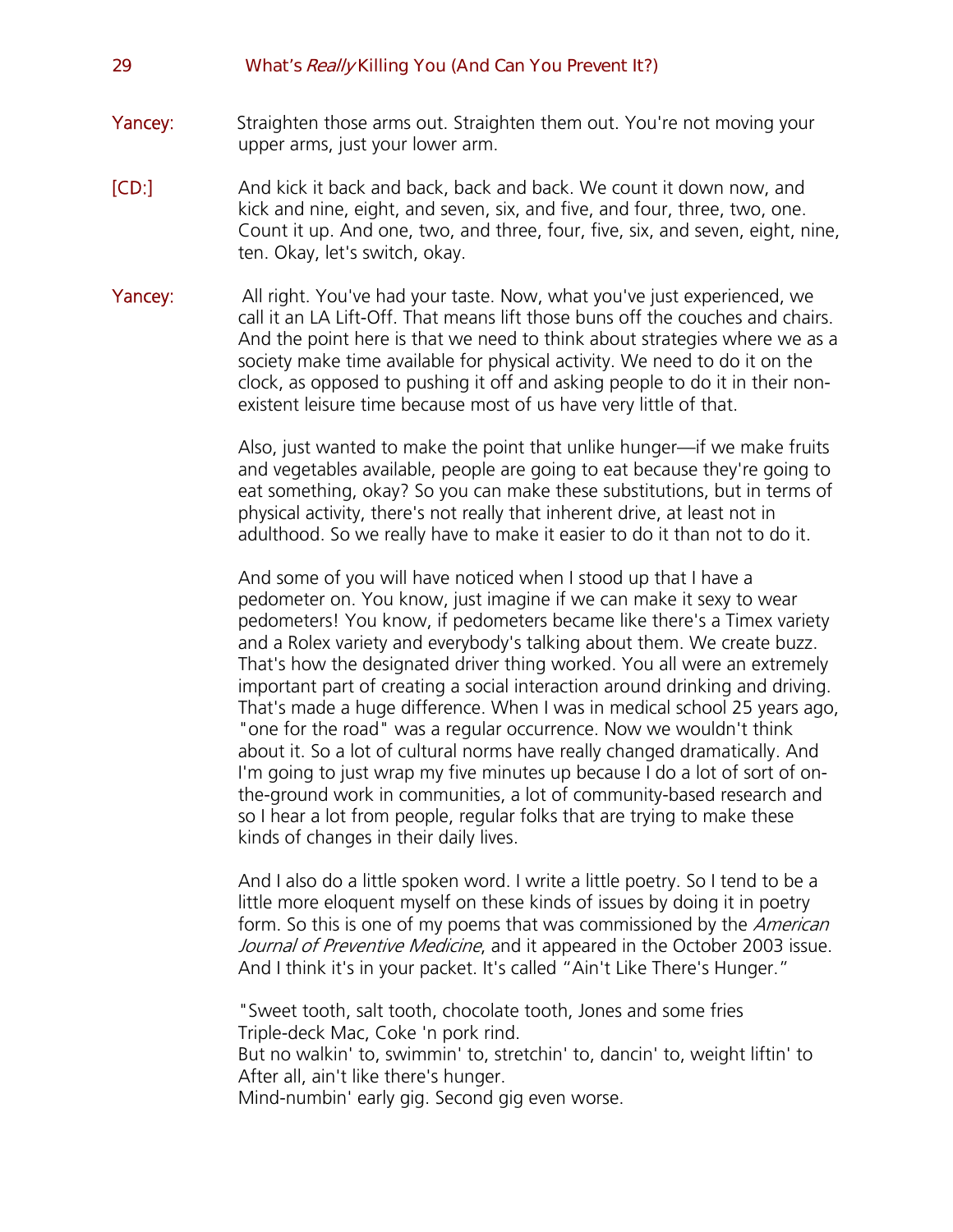Kids in between gotta be fed, read to, homework checked, ears inspected. Dark park? Cold out? After all, ain't like there's hunger. Sittin' all day tryin' to look nice. Do costin' 30, 40 dollars a week. Heels and huggin' skirts, and this 40 extra pounds I'm carryin' around. Stairs are a joke. Walkin' at lunch, humidity wrecked my hair. After all, it ain't like there's hunger. TV and radio ads For the Mickey D's, KFCs, Taco Bells, Krispy Kremes and Winchell's. Seeing me, my kinda folks, hearin' me, my kinda folks. Golden arches right around the corner, open late, open early, open 24/7. And then there's hunger. CEOs makin' all this money, makin' us fat and old and sick and dead. Fat bankrolls, phat -- P-H-A-T -- money. Blood money's what it really is. Expandin' bottom lines, expandin' our behinds and waistlines 'cause after All, it ain't like there's real hunger. So being a nation of couch potatoes or mashed potatoes. Is really that bad? Why don't they make it easy? Perk me up since I'm usually down where I work on the company's clock. Yeah, how about a little recess like when we were kids in school? I might take the stroll on the Intercom or find some jammin' tunes for my Little group packin' some extra pounds. Been a while since we got down. Shiftin' and movin' and swingin' and groovin'. Get that natural high flowin'. Now, that might make me hungry for more." Thank you.

**Baer:** Thank you. Well, we'll have to get your CD for all the writers on my show who sit around all day and eat bad food, but we have tried to cut it down.

> I think we have a few minutes. Before we can take a few questions, I want to ask you to please fill out the evaluation form that's in these folders because that's important to the people at Hollywood, Health & Society. And then you may take the assorted fruit and the models with you, courtesy of Lorelai.

Are there any questions for the panelists? Yes?

Audience Member #1: Don't forget I'm just a doctor—by saying that if we can invigorate people and if we, particularly around children who have a lot of influence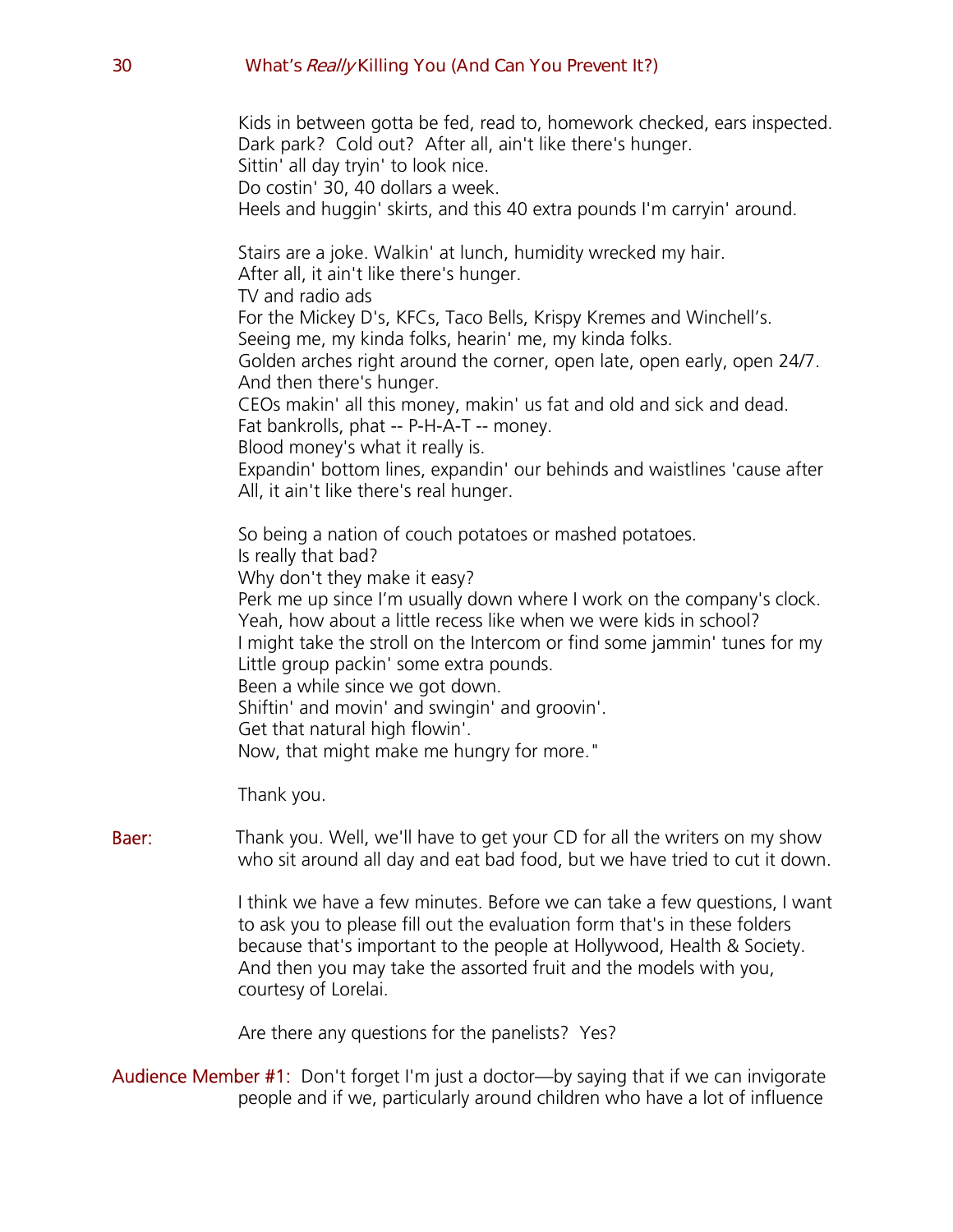on what's bought in their family and how much money is spent and on what, to start to make healthy choices. We've done a lot of work in schools where we've brought baked chips, soy chips, fruits and vegetables, a number of better items. We've marketed around them, and they're not going to pick them up, something they don't know, but there's an opportunity for some social marketing, some changing social norms, from changing who's the cool guy to this new cool image. And then the kids, they like it. I mean the best example in L.A. is Venice High School. It started with a self-motivated group of students led by an incredible educator inside that school who brought them healthy vending and they marketed that stuff. Those kids are buying good choices, they're making good choices and they're spending money. It's just they're spending money on something different. You know, there's going to be money spent in continuing to feed these kids. It's just a question of whether they're going to have the opportunity to make good choices or not. So I think if we can make the groundswell and I think there's already been some movement of adults wanting better choices in some of the fast food restaurants and now I think that's going to drive the profit margins.

- Baer: Susan?
- Finn: Yeah, I think that's a very good question. Actually, and I agree, we're seeing that as well, the healthy blend of healthy foods with choices, and children will buy those things and want those things. So that's very good. But interesting, when you look at the growth and the market growth, better-for-you products, what we might call products that were designed with health in mind as they designed them or revamped them, they're growing at a rate of about 20 percent per year. There's an incentive to develop those kinds of programs, and the key is they've got to be tasty, they've got to be good and people have to buy them or they aren't on the shelf very long. But there is a huge growth in that category, as there is an evolution, and they describe it not as a revolution but an evolution in wellness, just slowly more of us becoming aware of wellness, and with that, the growth of these products. So I think it's a wonderful example, where both business and the environment meet.

Audience Member #2: I find myself really torn on this issue because as a public health policymaker, I think it's great when I hear people talking about obesity, "Let's start walking. Let's do have healthier food choices." And then I find myself really pissed at the health policy person that there's no money to really have communities really integrate this and do this. I'm talking about some poor woman out there on the WIC program who doesn't know how to make a healthy meal, and we're not going to put the resources in there to say, "You know, there are choices besides that macaroni." She grew up with macaroni, with cupcakes in the morning for breakfast because Mom had to leave real early to get that public transportation to get to that job.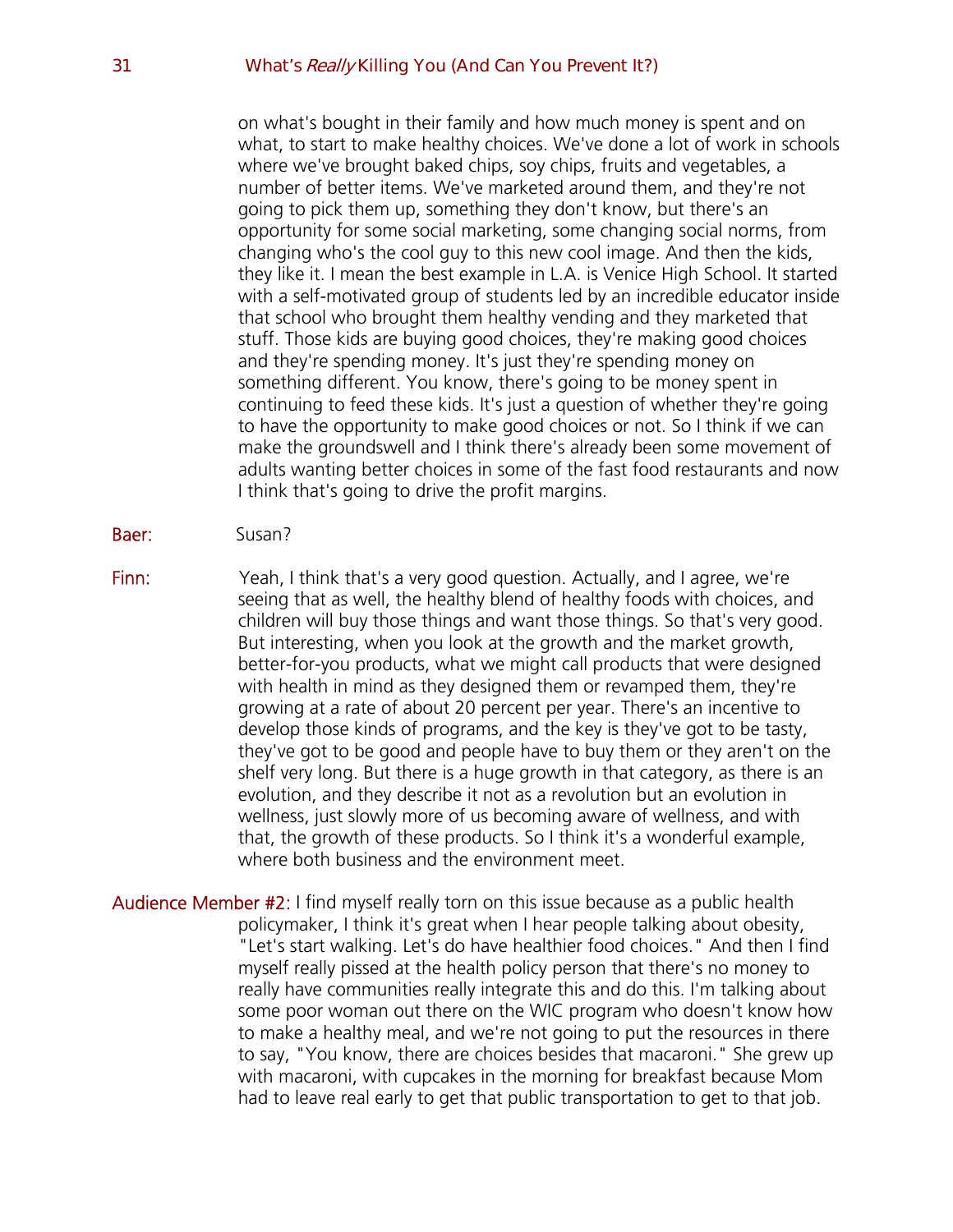And so there wasn't time for oatmeal or for fruits and vegetables. It just was not a reality.

So I have to say, in all honesty, I find myself really pissed off at times that we like to speak to these issues, but we don't really practice them in a very practical way. And I say that you need to change public policy, for instance. In that same program that I mentioned, the WIC program, you'll see all around Los Angeles farmers' markets. These are great because it brings people from the community out there to see that, hey, they can buy the freshest produce out there. It brings it into low-income communities, as opposed to having to go to a convenience store or someplace else.

Why don't we have public policy that integrates for women that need the assistance for their anemic children, for themselves that are pregnant or lactating, that you would include vegetables as a subsidized product in there that they can purchase? We don't have that policy. California has tried over various years to influence the federal government to do that, and it has not come about.

So I just want to be honest in that answer that I don't think we're all there yet. I think we have a wonderful opportunity, though, to look at sometimes the hypocrisy of it and write it into your stories about what could make a true difference.

- Baer: Dr. Yancey?
- **Yancey:** I think that it is a key question, and I think one of the things and one of the reasons probably most of us are here is that there's a lot of grassroots change that can occur not even just on a person-by-person basis but on a group-by-group basis as a function of what people see in your shows. When people see in your shows that somebody goes to their PTA meeting and says, "We should have exercise breaks as a part of this meeting. Kids should have physical education. We want to see something changed with the vending machines. Why don't you serve something different in the cafeterias?" If people see that kind of leadership, but also if they see the subtle things, if they see the guy who's overweight coming in with a little sweat on him from having done that three-mile walk, or if they see somebody with a pedometer, if they see some of these things, then they get the sense because they believe the television universe is the real world. They start to make changes themselves. They start to talk to their own friends.

And this grassroots piece is a key piece of making the kinds of sweeping changes that we've made, say, in tobacco control because in Europe, they have better regulations top-down than we do, but they never had this grassroots thing of people going to the school boards and the city council